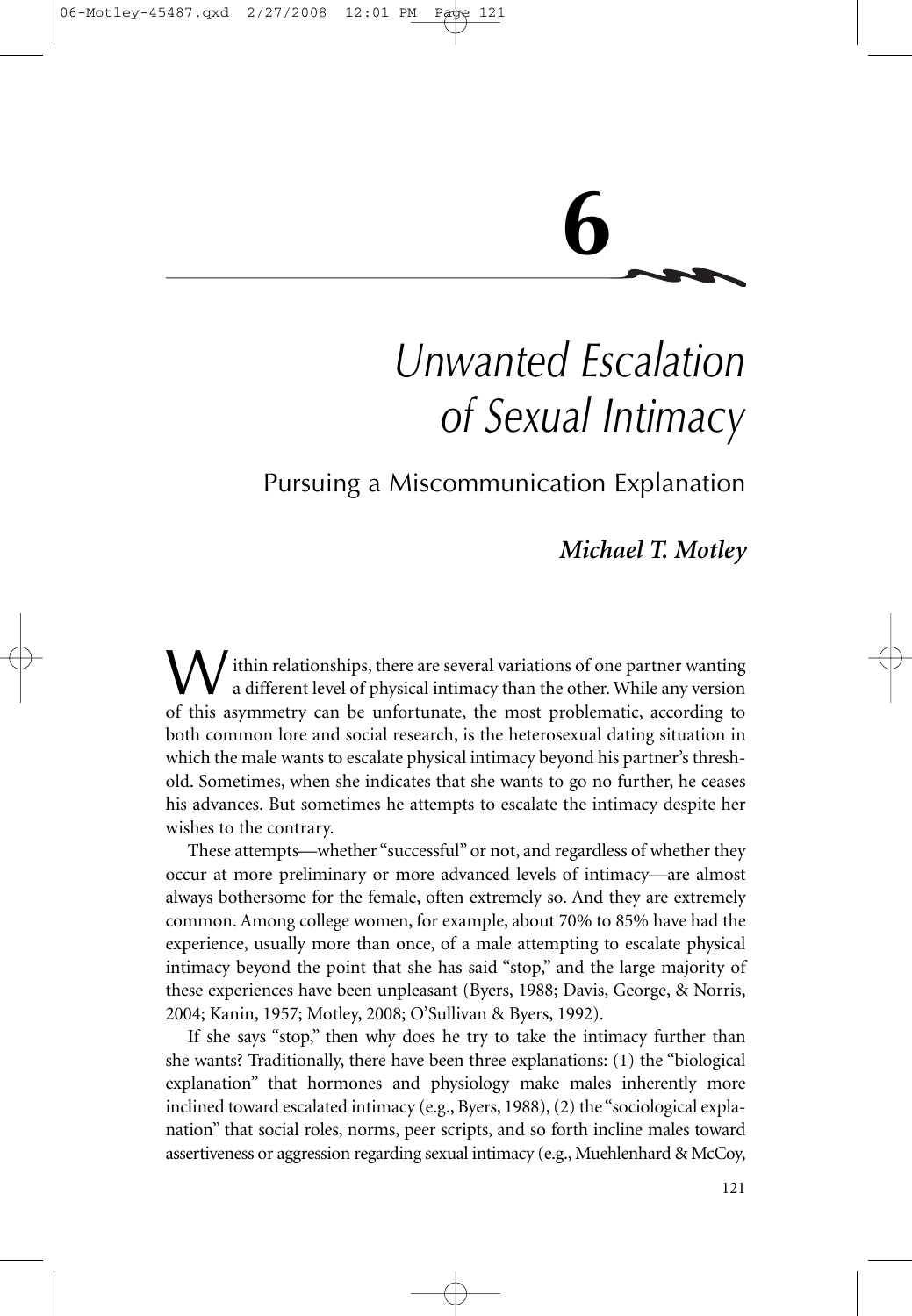1991; Shotland & Goodstein, 1992), and (3) the "evolutionary-psychology explanation" that aggressive social roles, in sexual intimacy and otherwise, have long been inherent in male primates (e.g., Barash & Lipton, 1997).

Notice that these explanations are of little comfort to women who might appreciate a pragmatic solution to the problem. They say, in effect, that there is little they can do to prevent the situation because—for biological, sociological, or evolutionary reasons—men can be expected to pursue unwanted levels of sexual intimacy.

A more recent "communication explanation" for male pursuit of unwanted levels of intimacy suggests a solution, however. Motley and Reeder (1995) hypothesized that some of the common ways women say "stop" during physical intimacy—that is, women's "sexual resistance messages"—are misinterpreted by men to mean something other than to stop. In effect, a woman says something meaning "stop" (e.g., "It's getting late"), the man doesn't realize it meant "stop," so he continues to pursue intimacy beyond her threshold and unlike as described in the biological, sociological, and evolutionary accounts is oblivious to her having wanted to stop. Certainly, there are cases where the male is well aware that the female wants to stop yet pushes on nevertheless, inconsiderate of her wishes. There are cases where resistance messages are understood, but if it is true that there are cases where resistance messages are misunderstood, then part of the solution would be to increase men's understanding of women's resistance messages.

More specifically, the miscommunication explanation points out that women's resistance messages have varying degrees of directness. Some resistance messages are very direct. That is, the intended meaning and literal translation are the same—as in "Please don't do that," meaning "stop." But many common female resistance messages are indirect. An indirect message is one where the intended meaning and the literal translation are not the same, as in "It's stuffy in here," meaning "Please open a window." As an example from female sexual resistance messages, "It's getting late" is almost always intended to mean "stop," but that meaning must be derived indirectly, since it is not the literal translation. Thus while there is virtually no ambiguity or room for misunderstanding in direct resistance messages, it seems possible that women's indirect resistance messages might sometimes be misinterpreted to mean something other than "stop."

Indeed, research has supported this notion. While "stop" is by far the most likely male interpretation of women's *direct* resistance messages ("Please don't do that,""Let's stop,""I don't want to do this"), it is *not* the most common interpretation of women's *indirect* resistance messages, despite their intent. For example, when a woman attempts to indicate "stop" by saying "I'm not sure we're ready for this," the man is less likely to correctly interpret that she means "stop" and more likely to believe she means either (a) that she wants to go further but wants him to think that she doesn't usually go this far this fast or (b) that she wants to go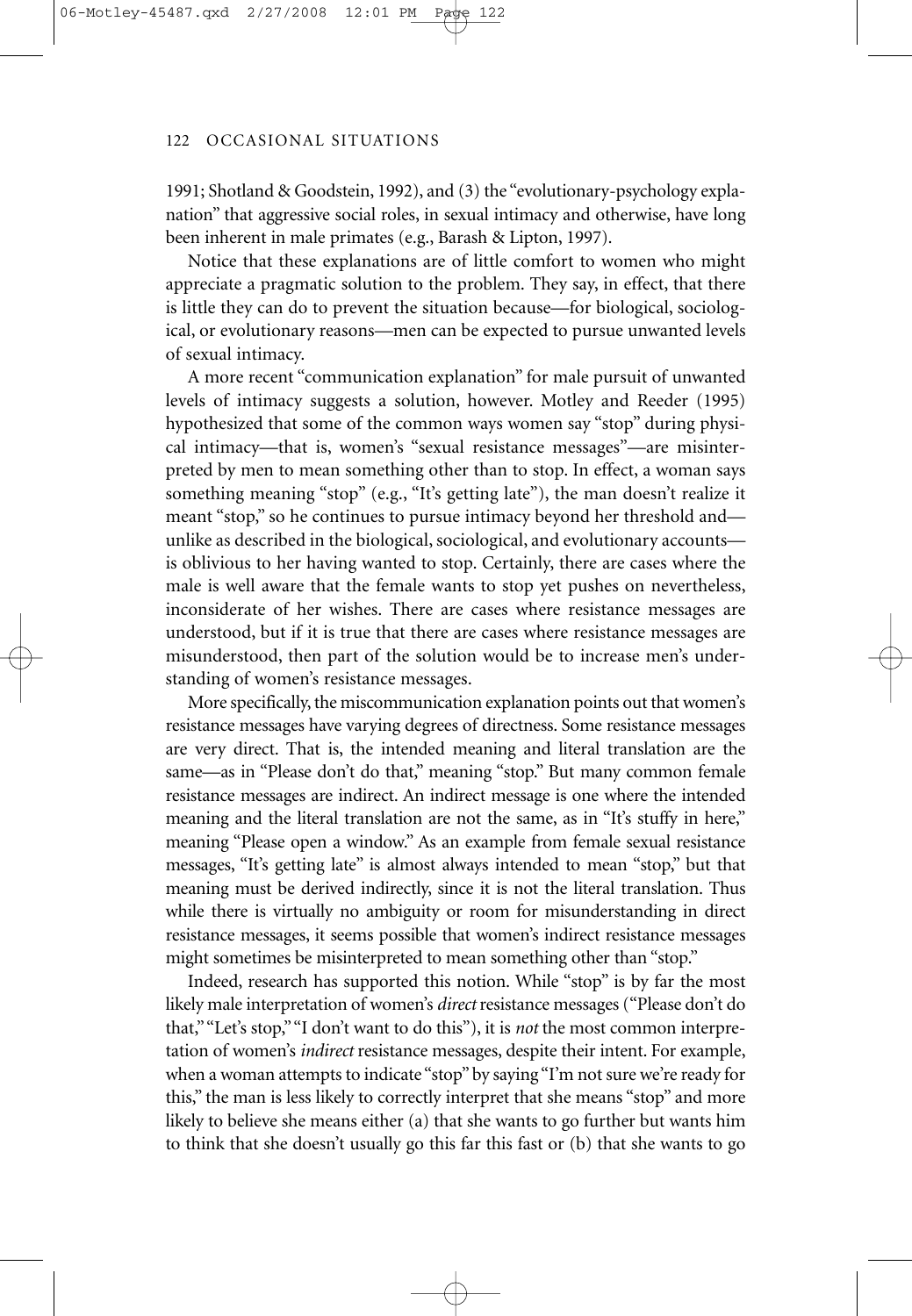further but wants him to reassure her that the relationship has reached the point where higher levels of intimacy are appropriate. With this particular example, he is more likely to misinterpret her message to mean some version of "go" than to correctly interpret "stop." And it is the same for several other common indirect resistance messages (Motley & Reeder, 1995).

2/27/2008

These findings not only have explanatory value in partially accounting for males ignoring females' sexual resistance messages but also seem promising pragmatically. If men understand direct resistance messages ("Please stop," "I don't want to do this," etc.) but misunderstand indirect versions ("It's getting late," "I'm confused about this," etc.), then one implication is that we should advise women to eschew indirect resistance messages in favor of direct versions and should educate men as to the intended meaning of common indirect resistance messages.

This may be easier said than done, however. Women, at least through their mid-20s, are often reluctant to use direct resistance messages out of concern for negative relational consequences—thinking the partner will be hurt, angered, offended, and so forth—and believe these consequences to be less likely with indirect versions (which they expect to be understood as resistance messages). There is evidence, however, that women overestimate the relational consequences of resistance in general and also overestimate the relative advantage of indirect versions. The likelihood of the male partner being offended, angered, hurt, and so forth by any kind of resistance message apparently is far lower than most women imagine (Motley & Reeder, 1995). Nevertheless, the practical advice that women have much to gain (i.e., disambiguation of their resistance) and little to lose (i.e., very low probability of relational consequences) by favoring the more direct resistance messages is not always well received.

In this writer's experience, conference and classroom efforts to share the research findings on males' misinterpretation of resistance, and to urge women toward more direct resistance messages, are sometimes opposed. Despite the research evidence, a few female students and colleagues persist in believing that male partners are more likely to become upset ("He'll get mad," "He'll think I'm a bitch," etc.) upon hearing a direct resistance message than an indirect message. And even more students find it difficult to believe that males can assign meanings so different than their intended "stop."

With respect to the first of these challenges—the relational consequences of direct versus indirect resistance—the Motley and Reeder (1995) study was not as complete as it might have been. Males' reactions to three direct and three indirect messages were compared, with no significant difference on any of seven relational consequences (anger, hurt, disappointment, etc.). But the three indirect messages tested constitute only about one fourth of the common repertoire of indirect resistance messages, so it is possible that these were not representative and that different results would occur with different indirect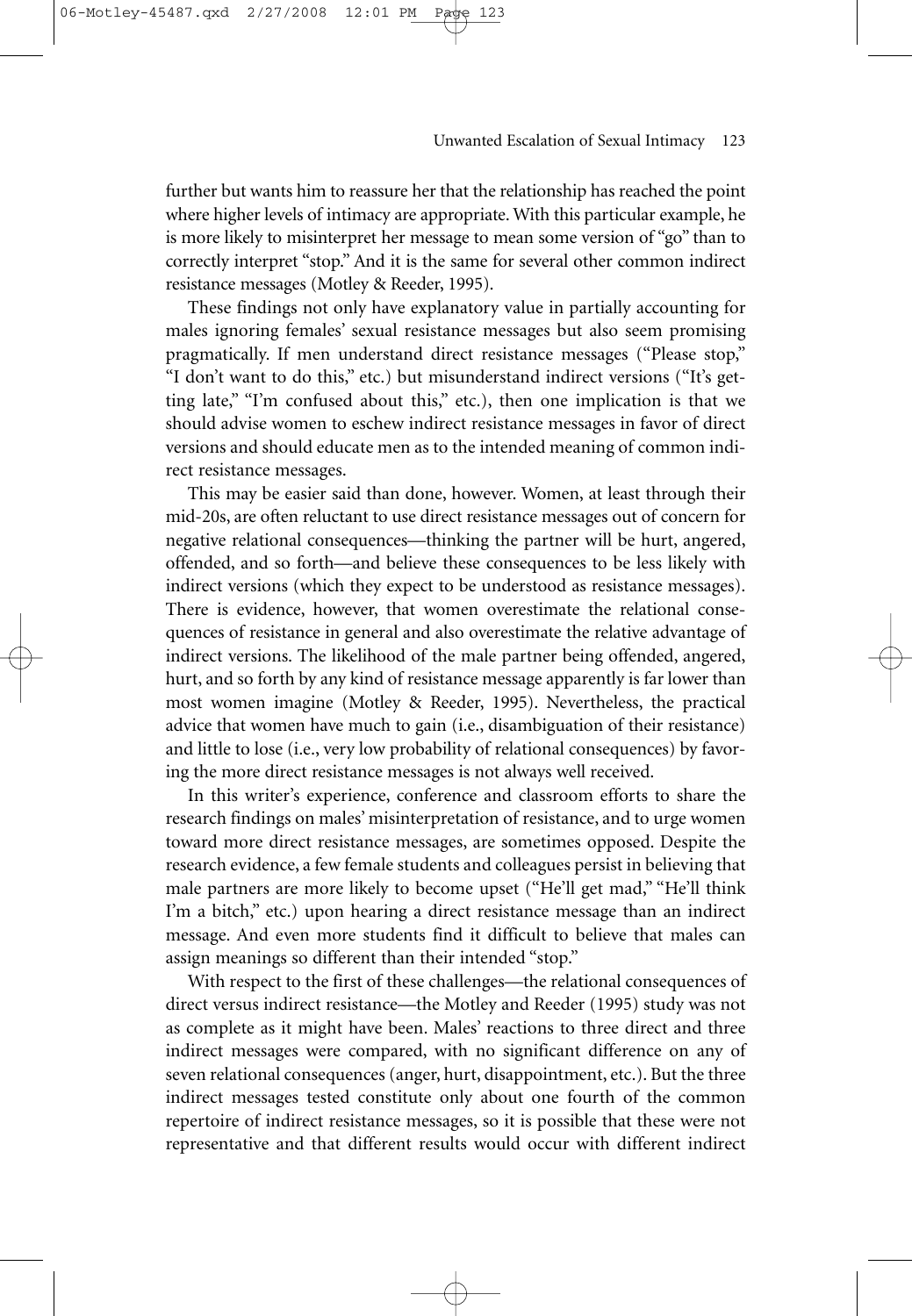resistance messages. This should be easy to test, however, simply by replicating the relevant parts of Motley and Reeder (1995) but using a more complete and representative set of indirect resistance messages. That will be one objective of the present study. Accordingly, consider the following hypotheses:

*Hypothesis 1: Women view negative relational consequences to be a more likely outcome of direct sexual resistance messages than of indirect sexual resistance messages.*

*Hypothesis 2: The likelihood of negative relational consequences from direct sexual resistance messages is perceived to be greater by women than by men.*

The second challenge by laypeople (or at least some female students) hearing about misinterpretations of indirect resistance messages is more difficult to answer. Essentially, the issue takes the form of incredulity over common male misinterpretations. There are always a few students who ask, in effect, "How on earth can guys think that when we're making out and I say, 'I'm seeing someone else,' that I mean 'So don't take the intimacy as a commitment,' instead of 'stop'?" Or "How can he think 'I'm not sure we're ready for this' means 'Tell me that it's okay to go that far at this point in the relationship' instead of 'stop'?"And so forth.

There is a sense in which this is asking a question that has challenged language philosophers for decades, namely, how do people correctly (or incorrectly, in our case) infer the intended meaning of indirect messages, since the intended meaning is not found in its literal meaning? This is not the place to review over a quarter century of thought on the question except to say briefly that none of the popular theories provides a satisfactory account of misinterpreted indirect messages of the sort we are discussing. Grice's (1975, 1989) notion that listeners infer an implicature based on assumptions about the speaker's veracity, efficiency, relevance, and so forth hardly explains a correct interpretation of "I'm confused about this," meaning "stop," and certainly does not explain the common misinterpretation (Motley & Reeder, 1995) whereby males take it to mean "I'm a 'nice girl' who doesn't usually go this far this fast." Tannen's (e.g., 1986, 1990) popular discussion of male and female indirectness addresses indirectness in terms of politeness and vagueness versus honesty and rudeness, assumes that differences result from individual or cultural styles, and does not ask how meaning is assigned to nonliteral messages. Gibbs's (e.g., 1999, 2002) direct-access account would imply that males—since they have access to the same background knowledge and contextual factors as females—should interpret indirect resistance messages correctly, not incorrectly. The configuration model of Cacciari and Tabossi (1988) works well for idiomatic and welllearned indirect messages—for example, "Do you know what time it is?" meaning "Please tell me what time it is"—but does not explain how we derive correct or incorrect meanings for new indirect messages (such as "It's getting late" meaning "stop" versus meaning "So let's skip the preliminaries").

While established treatments of indirect messages do not seem to provide an answer, an intuitively attractive possibility is suggested by ordinary accounts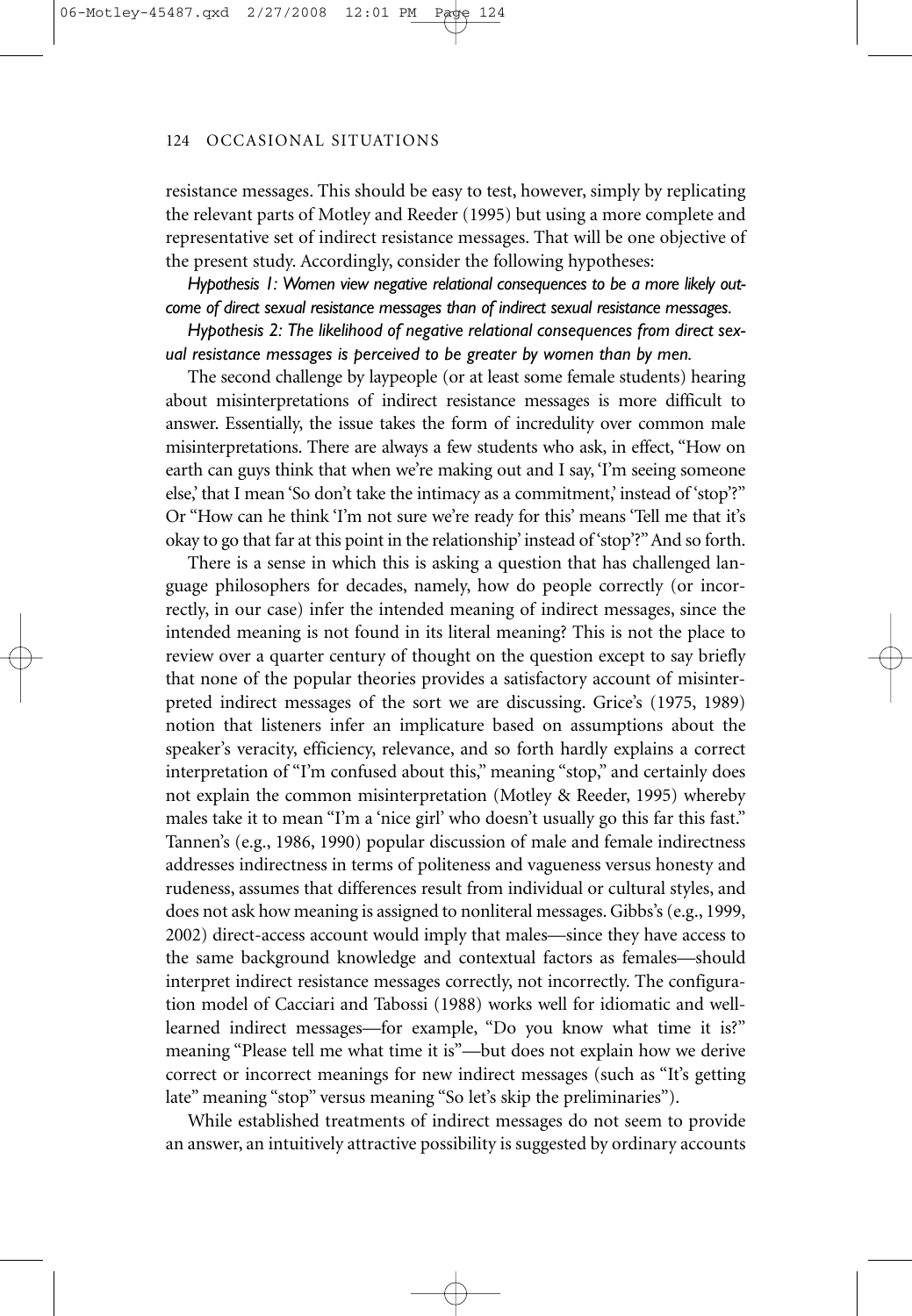of meaning whereby messages are interpreted via (a) semantic meaning, that is, the literal meaning of the words, (b) personal knowledge meaning, that is, knowledge about the subject, object, speaker, context, and so forth, and (c) pragmatic meaning, which is a guess or assumption as to the sender's goal or intention (e.g., Motley, 1978; Osborn & Motley, 1999). Thus, for example, if Jack says to Jill, "My French fries are bland," semantic meaning tells her what French fries are, what "bland" means, and so forth; personal knowledge tells her that he probably thinks they need salt or catsup, not, say, maple syrup or lemon juice. And *pragmatic* meaning has her guessing why he is telling her this—does he want her to pass the salt, is he just making a declarative statement to make small talk, is he trying to discourage her from snitching his fries, is he trying to criticize the restaurant in general, or what? In the case of familiar indirect messages, the pragmatic meaning may have been learned (e.g., "Can you reach the salt?" meaning "Please pass the salt"). But in the case of unfamiliar messages in unfamiliar contexts, *it seems reasonable that our pragmatic-meaning guesses are determined in large part by speculating upon what we ourselves might have intended by the same statement in the same context.*

Thus part of the answer to "How could he think I mean anything but 'stop'?" might be "Because of what he would have meant if he had said the same thing in that situation" (or perhaps even,"Because of what he has meant when he has said the same thing in that situation"). If, for example, the only reason he can imagine *himself* saying "I'm seeing someone else" while making out is to mean "So please be discreet about this so that she won't find out," or if the last thing he would ever mean by "I'm seeing someone else" is "So let's stop," then his misinterpretation of her indirect message might be at least partially explained.

This admittedly intuitive answer seems to satisfy many skeptics about male misinterpretation of women's resistance messages. Moreover, it may shed light on the general theoretical question of how we attribute meaning to novel indirect messages. But it is untested and thus becomes a second issue for the present study. Specifically, consider the following:

*Hypothesis 3: Males' inferred meanings for women's indirect sexual resistance messages will be more similar to the meanings males would have intended by those same messages than to the meanings women intend.*

### **Method, Analysis, and Results**

The Motley and Reeder (1995) study began by identifying common female resistance messages via interviews and questionnaires asking college women to recall all of the things they have said to indicate their resistance when "you have been on a date with a male and have engaged in at least preliminary physical intimacy, or even more advanced intimacy [and where] you do not want to 'go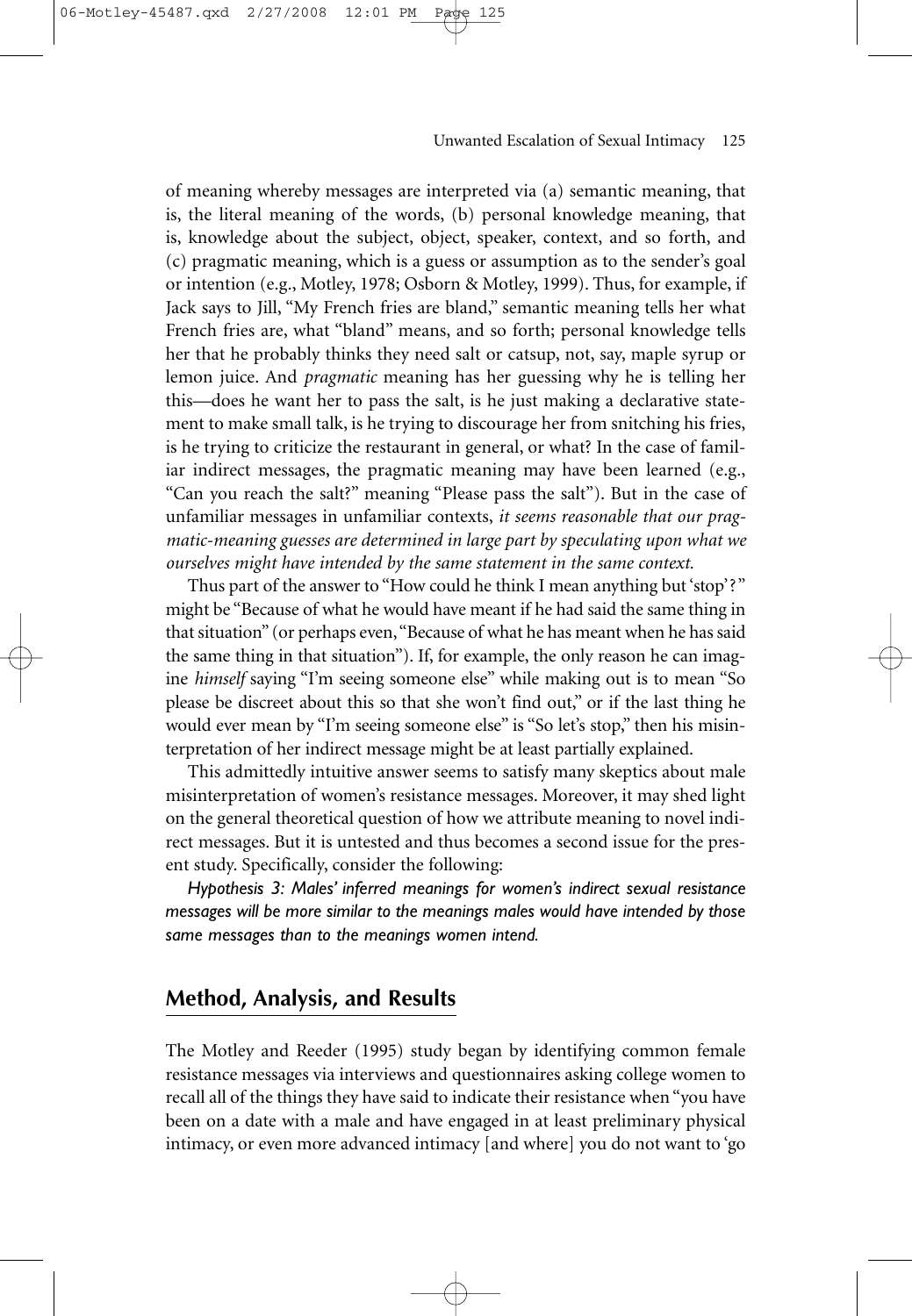further,' but you think he does," both in situations where they did and did not hope to see or date the male again. Sixteen common resistance messages were identified, as presented in Table 6.1. These were used in the present study.

### PART I

This chapter will present an abbreviated account of Part I. Details, for purposes of replication or explication, are available from the author.

Undergraduate students (45 male, 36 female) completed a disguisedpurpose questionnaire asking that they imagine themselves in a physical intimacy situation during which the woman indicates that she does not want the intimacy to go further by uttering each of three direct and six indirect resistance messages (Table 6.1, Items a, b, c, e, f, h, m, o, p). For each message, participants indicated on a 7-point yes or no scale the likelihood that they (for males) or the male partner (for females) would become hurt, angry, offended, and so on by the resistance message.

Each participant received two "scores"—the mean of his or her three direct resistance messages and the mean of his or her six indirect resistance messages. These were compared via 2 (male/female)  $\times$  2 (direct/indirect) ANOVA.

### Table 6.1 Common Female Resistance Messages

#### **Direct:**

- *a. Please don't do that.*
- *b. I don't want to do this.*
- *c. Let's stop this.*

### **Less direct:**

- *d. We can do other things, but not that.*
- *e. I'm confused about this.*
- *f. I'm not sure we're ready for this yet.*
- *g. I can't do this unless you're committed to me.*
- *h. Are you sure you want to do this?*
- *i. It's against my religion.*
- *j. I'm saving myself for marriage.*
- *k. I don't think I know you well enough for this.*

### **Indirect:**

- *l. Let's be friends.*
- *m. It's getting late.*
- *n. I'm having my period.*
- *o. I'm seeing someone else.*
- *p. I don't have protection.*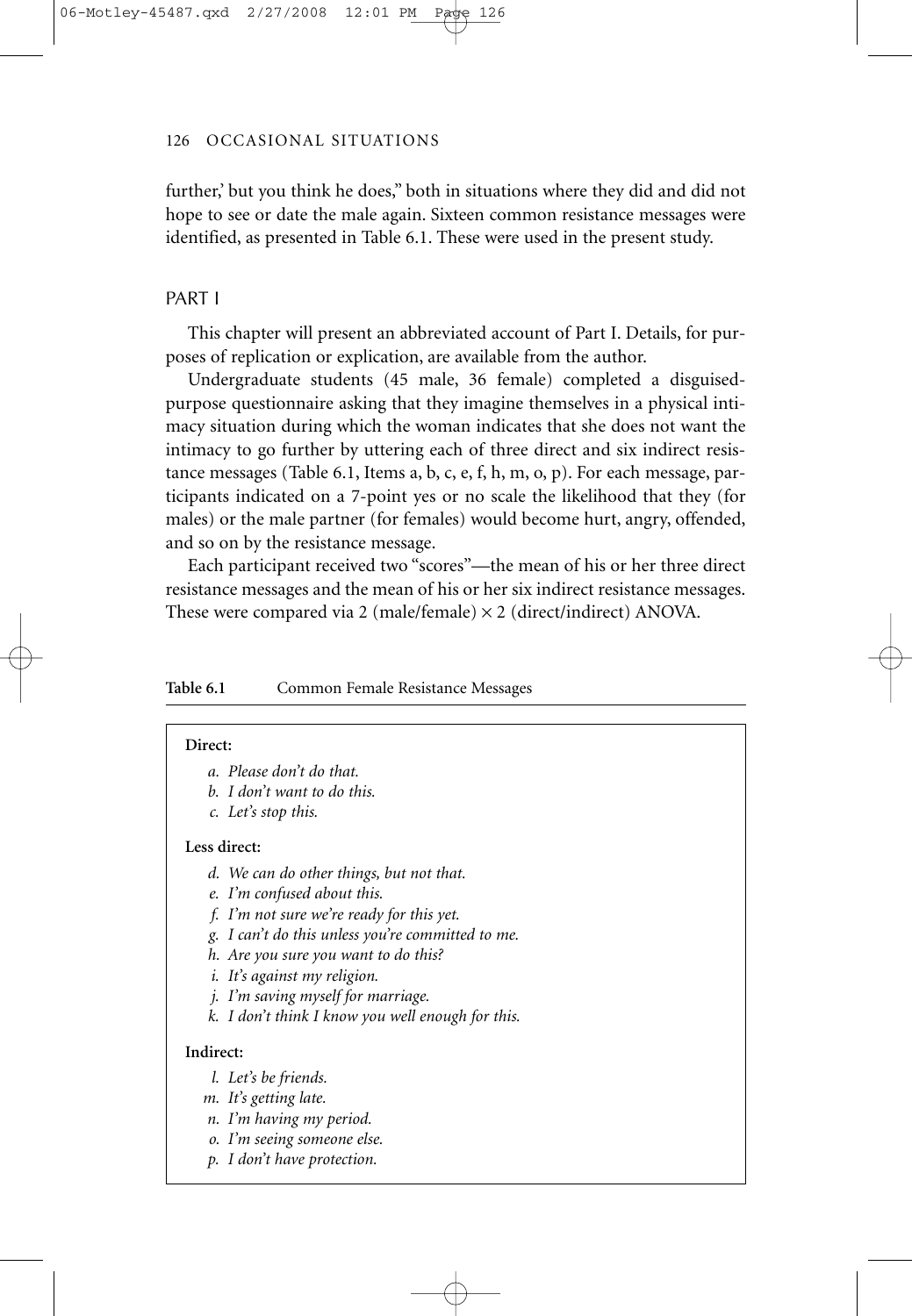Means are presented in Table 6.2. Note that all differences between means are in the predicted direction. The negative consequences imagined by females exceed those stated by males in every case, usually significantly so.

Hypothesis 1 predicts that women view male partners' reactions to be more negative (i.e., lower scores) for direct resistance messages than for indirect messages. The cell comparisons on Table 6.2 (direct vs. indirect for females) show that this prediction was supported in every case. Notice that when the same comparison is made for males—that is, consequences of direct versus indirect messages—the differences are in some cases not even in the direction that favors indirect messages (e.g., for becoming angry, thinking she's a bitch, and deciding to not date her again). In any case, the direct versus indirect differences for males are not statistically significant except for one consequence his disappointment—which in the Motley and Reeder (1995) study was the least of women's concerns among the seven potential consequences examined. The implication is that while women perceive a significant relational advantage for men's responses to indirect (vs. direct) resistance messages, men do not actually respond accordingly.<sup>1</sup>

Hypothesis 2 predicts that for direct messages in particular, women's predictions of men's negative relational consequences exceeds the experienced consequences reported by men. Table 6.2 shows this prediction to be supported via significant differences in the predicted direction for every case (males vs. females for direct). (Indeed, even for indirect messages, the negative consequences imagined by women exceed those reported by men, usually significantly so.)

### *Discussion*

Even with a different and more complete set of indirect resistance messages, this replication confirms the Motley and Reeder (1995) observations. Women consider certain negative relational consequences to be likely outcomes of their sexual resistance messages and view these as especially likely for direct resistance messages. This implies a relational advantage for indirect messages, and for some women this may compete with the clarity advantage of direct messages. It appears, however, that from the point of view of the male partner, the relational consequences predicted by women are exaggerated even for indirect resistance messages, but especially so for direct resistance messages.

The primary pragmatic implication is that if women, once aware of the relative ambiguity of indirect sexual resistance messages, remain inclined to opt for them out of concern for negative consequences from direct resistance messages, then that concern may be unnecessary. Apparently, women have more "freedom" than is realized to use direct messages. Males are much more likely to interpret direct resistance messages correctly as "stop" than they are indirect messages and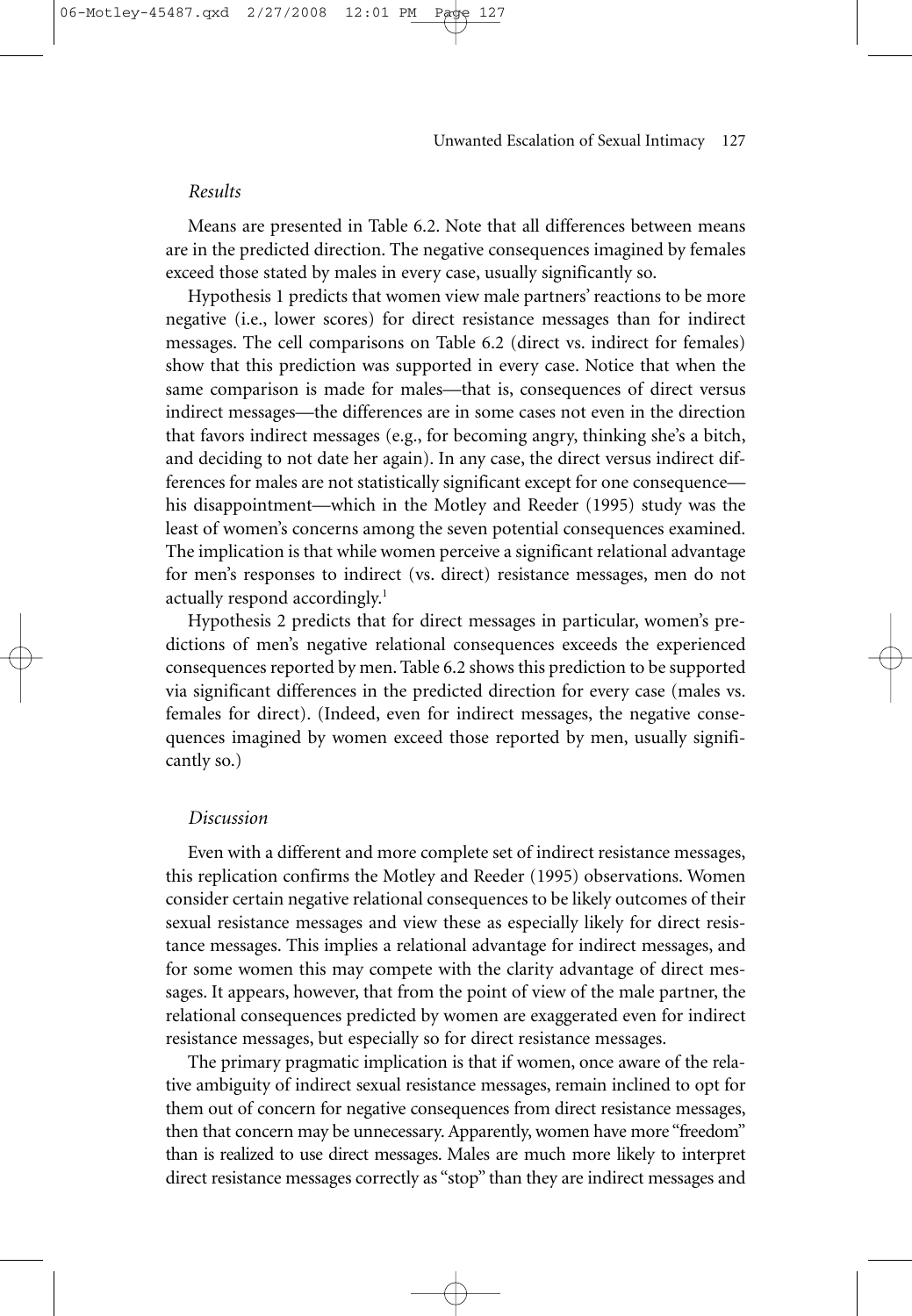Perceived Male Reactions to Resistance Messages **Table 6.2** Perceived Male Reactions to Resistance Messages Table 6.2

Indirect *Means F(1, 79) Males Females Direct Indirect* For *For For For For*  $_{\star}^{\star}$  $\underset{\star}{\star}$ Direct Indirect Sex 9.85 \* \*\* \*\* \*\* \*\* Direct Indirect Sex 18.97 \*\* \*\* \*\* \*\* Males vs.<br>Females *Main Effects Direct vs. Males vs. and Interactions Indirect Females* For<br>Direct  $\stackrel{\star}{\star}$  $_{\star}^{\star}$  $\stackrel{\star}{\star}$  $\underset{\star}{\star}$ Cell Comparisons *Cell Comparisons* Direct Indirect Sex 13.95 \*\* \*\* \*\* Direct Indirect Sex 8.83 \* \*\* \*\* Females  $\emph{For}$  $\underset{\star}{\star}$  $_{\star}^{\star}$  $\stackrel{\star}{\star}$  $\underset{\star}{\star}$ Direct vs. Indirect For<br>Males  $_{\star}^{\star}$  $\underset{\star}{\star}$  $\underset{\star}{\star}$  $\underset{\star}{\star}$  $\underset{\star}{\star}$  $\underset{\star}{\star}$  $\stackrel{\star}{\star}$  $\star$  $\star$ Males **4.50 5.01** Directness 63.44 \*\* Females **3.17 4.68** S × D 17.01 \*\* Males **2.51 3.43** Directness 74.39 \*\*  $\star$ Females **3.67 4.28** S × D 14.40 \*\* Males **4.46 4.57** Directness 10.88 \* Females **3.34 4.27** S × D 8.23 \* and Interactions Main Effects  $F(1, 79)$ 10.88 13.95 63.44 17.01 9.85 74.39  $0.03$ 8.83 8.23 18.97 1.20 14.40 Males **5.12 4.86** Directness 1.20 Females **1.82 2.71** S × D 0.03 Directness Directness Directness Directness  $S \times D$  $S \times D$  $S \times D$  $S \times D$ Sex Sex Sex Sex Indirect Indirect Indirect Indirect 3.43 4.57 4.86 4.28 5.01 4.68 2.71 4.27 Thinks she's a PRUDE Thinks she's a PRUDE **Means** Be DISAPPOINTED Direct Be DISAPPOINTED Direct Direct Direct 4.50 3.17 2.51 1.82 4.46 3.34 5.12 3.67 Becomes ANGRY Becomes ANGRY Be OFFENDED Be OFFENDED Females Females Females Females Males Males Males Males

 $\overline{\varphi}$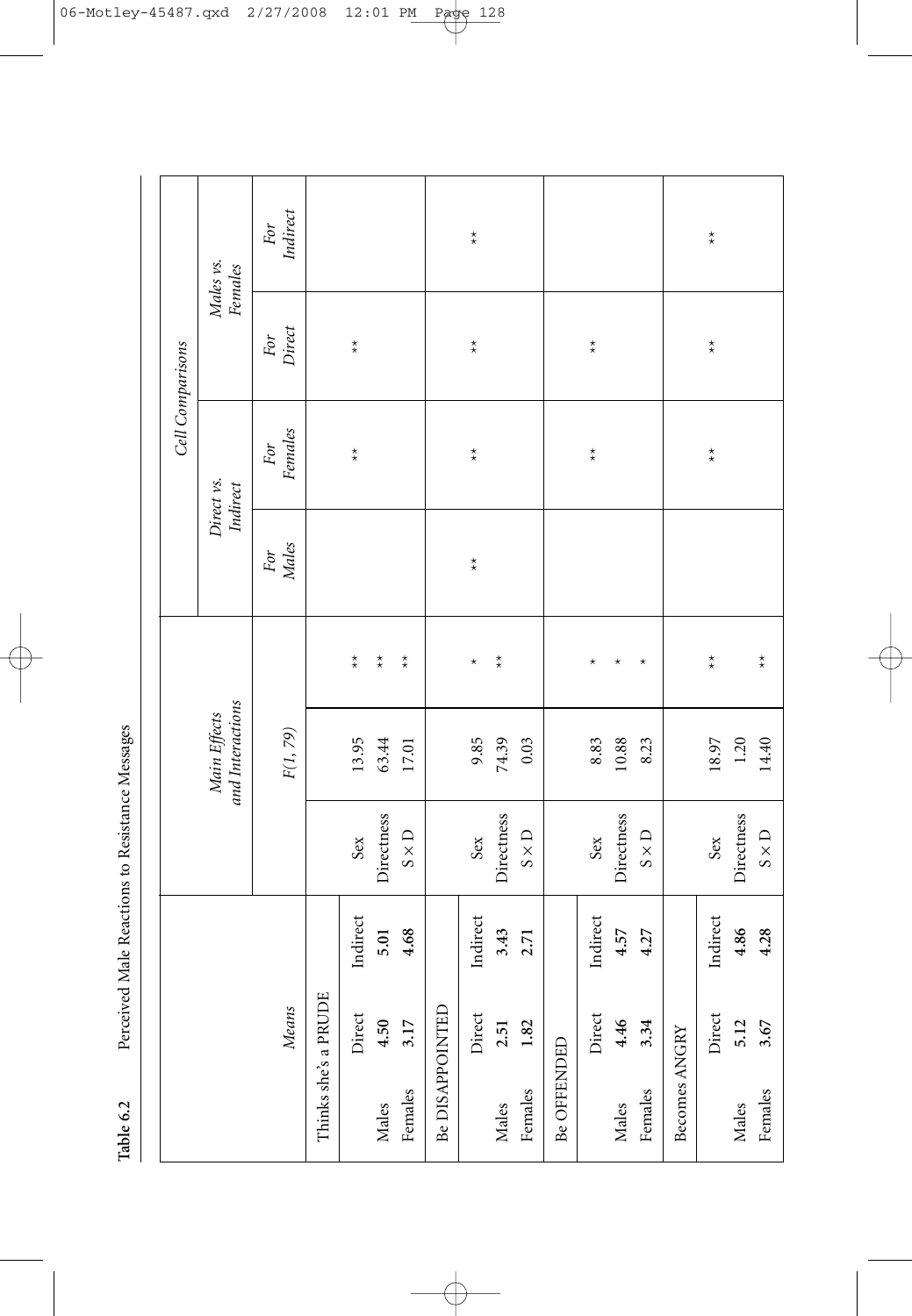|                      |                               |          |              |                                  |                           |              | Cell Comparisons          |                           |                           |
|----------------------|-------------------------------|----------|--------------|----------------------------------|---------------------------|--------------|---------------------------|---------------------------|---------------------------|
|                      |                               |          |              | and Interactions<br>Main Effects |                           |              | Direct vs.<br>Indirect    |                           | Males vs.<br>Females      |
|                      | Means                         |          |              | $\mathcal{F}(1,79)$              |                           | For<br>Males | For<br>Females            | For<br>Direct             | For<br>Indirect           |
| Thinks she's a BITCH |                               |          |              |                                  |                           |              |                           |                           |                           |
|                      | Direct                        | Indirect | Sex          | 5.71                             |                           |              | $\stackrel{\star}{\star}$ | $\underset{\star}{\star}$ | $^{\star}$                |
| Males                | 5.63                          | 5.37     | Directness   | 0.50                             |                           |              |                           |                           |                           |
| Females              | 4.78                          | 5.06     | $S \times D$ | 5.82                             |                           |              |                           |                           |                           |
| Feels HURT           |                               |          |              |                                  |                           |              |                           |                           |                           |
|                      | Direct                        | Indirect | Sex          | 5.05                             |                           |              | $\overset{\star}{\star}$  | $\overset{\star}{\star}$  |                           |
| Males                | 4.47                          | 4.64     | Directness   | 8.01                             | $\star$                   |              |                           |                           |                           |
| Females              | 3.61                          | 4.25     | $S \times D$ | 3.03                             |                           |              |                           |                           |                           |
|                      | Decides NOT TO DATE her again |          |              |                                  |                           |              |                           |                           |                           |
|                      | Direct                        | Indirect | Sex          | 13.28                            | $\underset{\star}{\star}$ |              | $\underset{\star}{\star}$ | $\underset{\star}{\star}$ | $\underset{\star}{\star}$ |
| Males                | 5.27                          | 4.96     | Directness   | 0.71                             |                           |              |                           |                           |                           |
| Females              | 4.00                          | 4.59     | $S \times D$ | 16.26                            | $\overset{\star}{\star}$  |              |                           |                           |                           |
|                      |                               |          |              |                                  |                           |              |                           |                           |                           |

 $\color{red} \bigoplus$ 

NOTE: *Higher* scores represent judgments of *less perceived likelihood* for the relational consequences. Potential range of scores is 1–7. Cell comparisons are via Newman-NOTE: Higher scores represent judgments of less perceived likelihood for the relational consequences. Potential range of scores is 1-7. Cell comparisons are via Newman-<br>Kuels.

 $*_P<.05.$   $^{**}p<.01.$ \**p* < .05. \*\**p* < .01.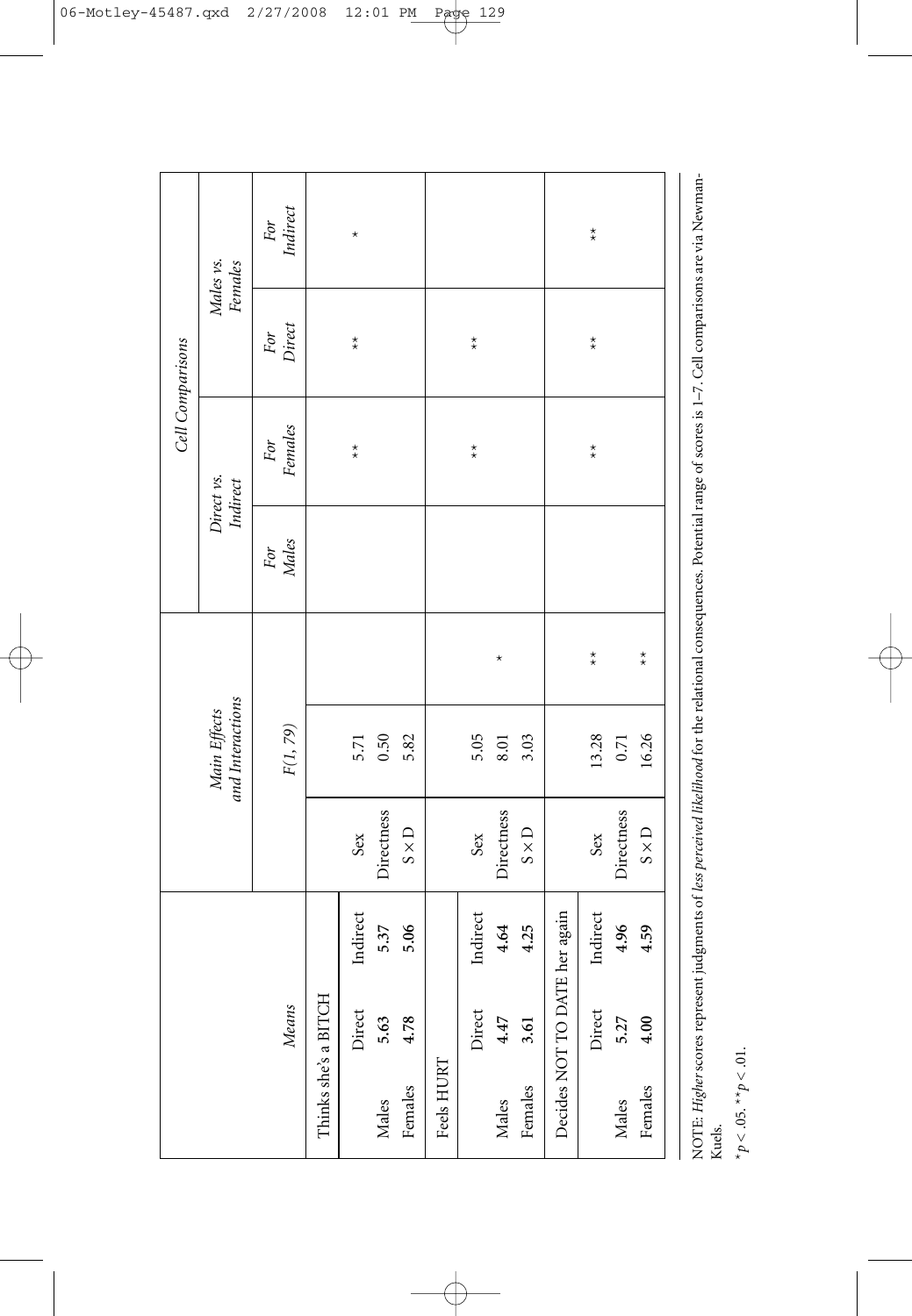are comparatively less likely with direct messages to experience negative relational responses such as feeling upset, angry, hurt, and so forth.

### PART II

### *Participants*

Participants were 91 students of various undergraduate communication courses at the University of California, Davis, all of whom had lived in the United States for at least the past 15 years, none of whom had heard or read about earlier research on resistance messages, and none of whom had participated in Part I.

### *Procedure*

Participants completed one of three versions of a questionnaire providing four potential multiple-choice interpretations of all three direct and all 13 indirect messages identified earlier. The potential interpretations were the same ones used by Motley and Reeder (1995) with a few  $(-6)$  modifications based on conference and classroom discussions of likely resistance-message interpretations. In addition to the 16 resistance messages, 6 presumably encouraging or ambiguous filler items, with multiple-choice interpretations, were included to disguise the resistance message focus of the questionnaire (e.g., "That feels good," "You're turning me on," "That tickles").

The female version of the questionnaire was intended to measure women's intended meanings for the targeted resistance messages. The questionnaire asked the participant  $(n = 30)$  to imagine the same make-out situation as in Part I and recall whether she had said any of the 22 resistance and filler messages. In cases where the message was something that she had indeed said in the past, she was to indicate, by circling all the potential interpretations that apply, "what you meant when you said it." (For others, she was to indicate "what you probably would mean *if* you [were to say it in those circumstances]," but these responses were ignored in the present study so as to focus on actual rather than hypothetical meanings when women use the messages.) Participants also indicated whether the message was or was not something they had ever said in the target situation, so that analysis could focus on messages participants had actually used.

Response options for each resistance message included "You don't want to go further" plus three alternate interpretations, these varying from message to message, plus space to write in alternate meanings (which was uninformative on this and the other questionnaires). For example,

*5. You say, "I'm seeing someone else." YOU MEANT, OR PROBABLY WOULD MEAN—*

*A. You want to go further but want him to know that it doesn't mean that you're committed to him.*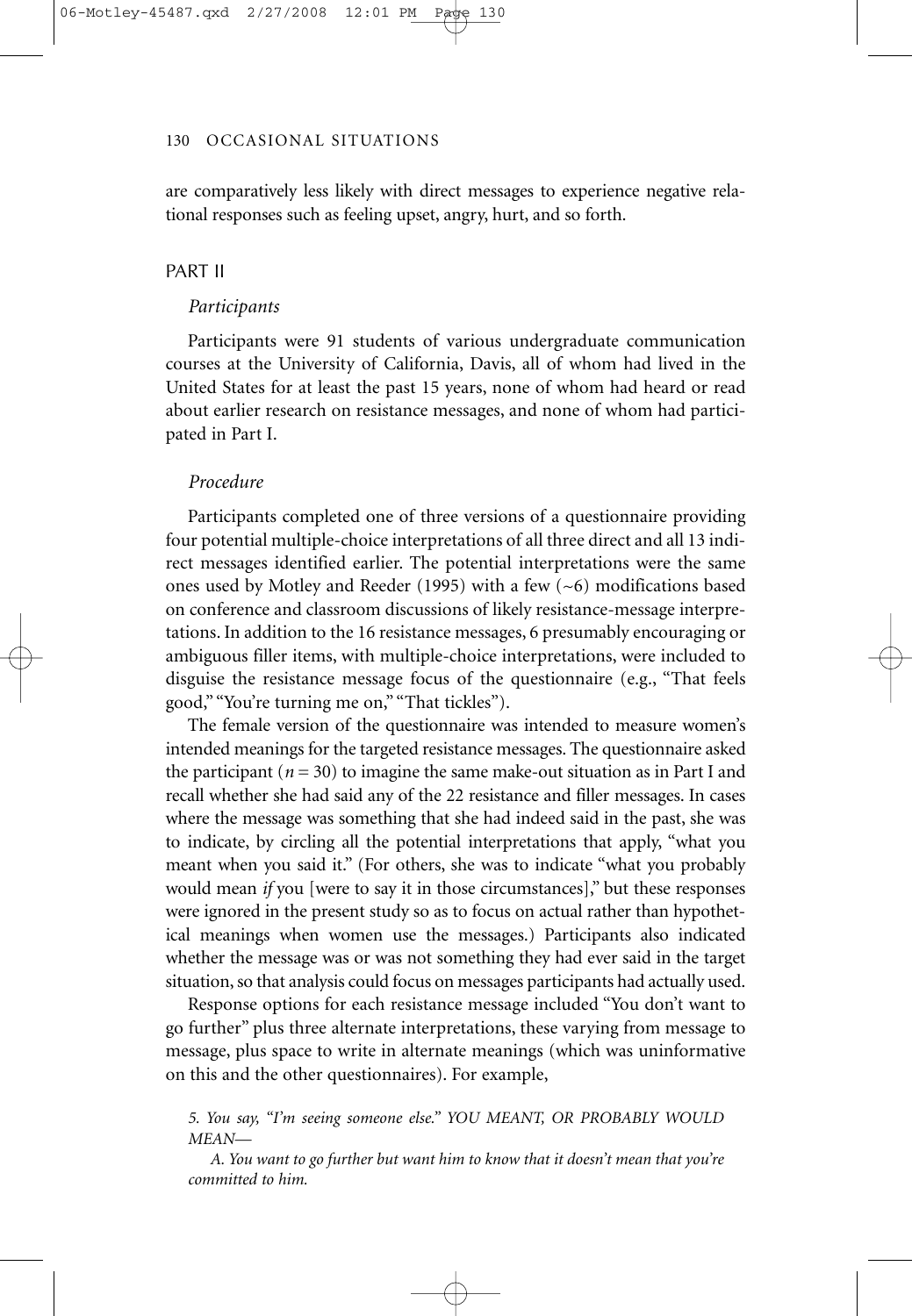*B. You want to go further but want him to be discreet, so that the other guy doesn't find out.*

*C. You want to go further but want him to realize, in case you end up "going together," that you may do this with someone else while you're seeing him.*

*D. You don't want to go further.*

*E. OTHER: \_\_\_\_\_\_\_\_\_\_\_\_\_\_\_\_\_\_\_\_\_\_\_\_\_\_\_\_\_\_\_\_\_\_\_\_\_\_\_\_\_\_\_\_\_\_\_\_\_\_\_\_\_\_\_*

06-Motley-45487.qxd 2/27/2008

*Also HAVE YOU SAID THIS WHILE MAKING OUT? (Circle One) HAVE HAVEN'T*

Males completed one of two remaining questionnaire versions, randomly assigned. One of these  $(n = 31)$  was designed to determine common male interpretations of women's sexual resistance messages. This questionnaire was matched to the female version except that for each of the 22 resistance and filler messages, the participant was to recall whether a female partner had ever said the message to him within the target scenario. If so, he was to indicate how he had interpreted the message, circling any interpretations that applied from the four potential interpretations for that message (e.g., in case he had heard the message more than once) or to write in a different interpretation. If not, he was to skip to the next item, this being designed to focus on actual male interpretations rather than speculations. (Sender-oriented wording of the female version was switched to receiver-oriented wording, for example, "You want . . . him  $\ldots$ "  $\rightarrow$  "She wants . . . you . . .")

Another group of males ( $n = 30$ ) completed a version of the questionnaire virtually identical to the female version and designed to determine what males would mean by the same messages if they were to speak them themselves during physical intimacy. That is, they were asked to indicate whether they had ever spoken any of the 22 messages while making out with a female; if so, they were to indicate what they had meant, and if not, to indicate what they probably would mean if they were to say it.<sup>2</sup>

### *Analysis*

The objective of the analysis was to determine the extent to which males' interpretations of female indirect resistance messages differ from females' actual meanings and the extent to which those interpretations differ from males' meanings if they were to say the same thing in similar circumstances.

Each participant received a score representing the number of interpretations *other than* "*stop"* that he or she assigned to the indirect resistance messages. For each participant, the resistance messages actually spoken or heard were identified, the number of other-than-stop meanings/interpretations on these items were tallied (since participants could circle all that applied), and these frequencies were multiplied by the proportion of the 13 messages represented by the relevant items. Thus for 13 messages, each with three possible interpretations other than "stop," the potential range of scores was 0 to 39. This approach was used to score meanings and interpretations for women's use of the messages,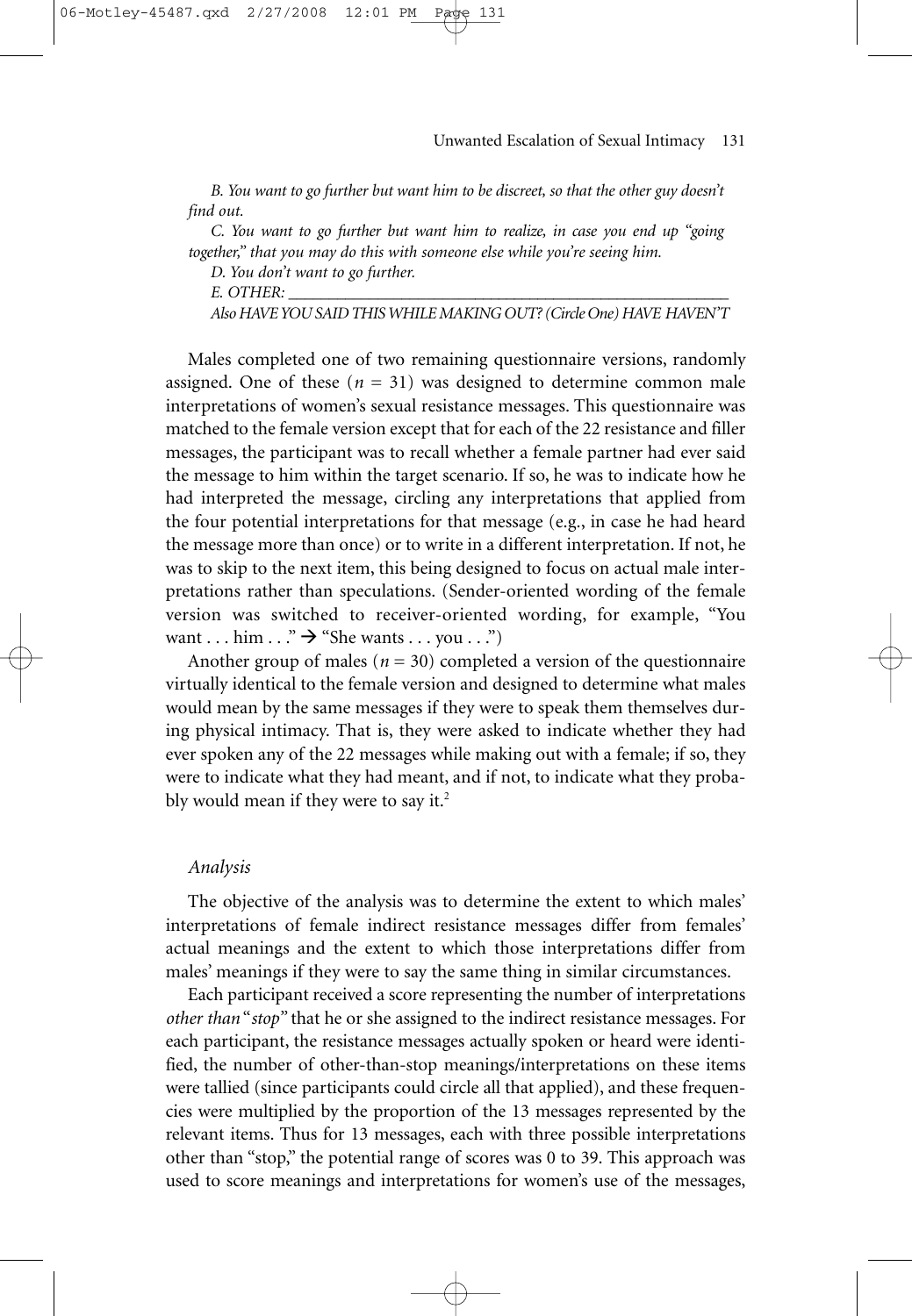men's interpretations upon hearing women use the messages, and men's own use of the messages (which was relatively rare). To score men's meanings *if* and when they were to speak these messages, a simple tabulation of all other-thanstop responses for all 13 messages was made for each participant (i.e., tallies on those messages he had spoken, if any, as well as those he had not, since on these, participants were to indicate what they probably would have meant).

### *Results*

Table 6.3 shows the means for this analysis. Males interpret females' indirect resistance messages to mean something other than "stop" far more frequently than women mean something other than "stop." (The female mean of 5.16 comes mostly from a few female participants having sometimes meant something other than "stop" *in addition to* sometimes meaning "stop" for certain messages.)

As predicted by Hypothesis 3, Table 6.3 shows that while males' otherthan-stop interpretations of female resistance messages are quite different from females' actual meanings, they are not very different from the meanings males have intended on the relatively rare occasions where they have spoken the messages themselves nor very different from the meanings they project when imagining what they would mean if they were to speak these messages.

### *Descriptive Analysis*

Table 6.4 presents the relative frequency with which the various potential female meanings and male interpretations were assigned to women's resistance messages.3 For comparison purposes, Motley and Reeder's (1995) data are included also.

| Comparisons     | Female's<br>Meaning<br>When She<br>Says It  | Male's<br>Interp.<br>When She's<br>Said It | Male's<br>Meaning<br>When He's<br>Said It | Male's<br>Meaning<br>If/When He'd<br>Said It |
|-----------------|---------------------------------------------|--------------------------------------------|-------------------------------------------|----------------------------------------------|
| Other-than-stop | 5.16                                        | 12.90                                      | 12.70                                     | 11.30                                        |
|                 | $\star$ $\sim$                              |                                            |                                           |                                              |
|                 | -ns--<br>---------------<br>--------------- |                                            |                                           |                                              |

**Table 6.3** Means of Interpretation Scores for *Indirect* Resistance Messages

NOTE: For other-than-stop scores, higher values indicate more instances of interpreting a resistance message to mean something other than "Stop." Possible range is 0–39. Differences evaluated via *t*-test,  $df = 59$ ;  $* = p < .01$ , t > 2.40.

*(Text continues on page 137)*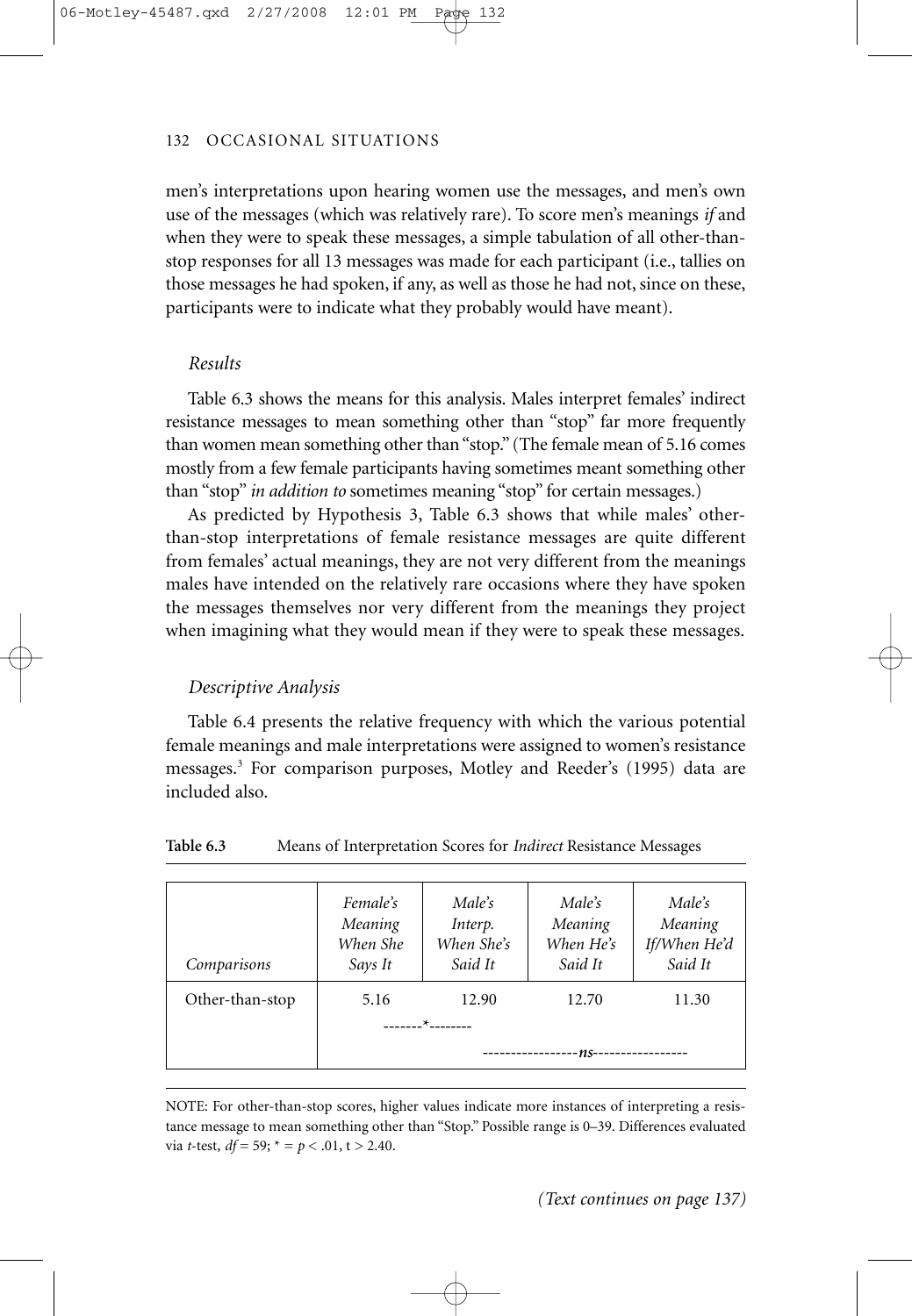### 06-Motley-45487.qxd 2/27/2008 12:01 PM Page 133

### Unwanted Escalation of Sexual Intimacy—133

| Male<br>Interp.<br>$(M \n\mathfrak{S} R)$<br>1995)<br>$(N)$ % | Male<br>Interp.<br>(This)<br>Study)<br>$(N)$ % | Female<br>Meaning<br>(This)<br>Study)<br>$(N)$ % | Direct Female Resistance Messages                                                                                                      |
|---------------------------------------------------------------|------------------------------------------------|--------------------------------------------------|----------------------------------------------------------------------------------------------------------------------------------------|
|                                                               | (30)<br>93.1                                   | (25)<br>100.0                                    | "I don't want to do this."<br>D. SDWTGE                                                                                                |
|                                                               |                                                |                                                  |                                                                                                                                        |
|                                                               | (28)                                           | (20)                                             | "Let's stop this."                                                                                                                     |
|                                                               | 100.0                                          | 100.0                                            | D. SDWTGF.                                                                                                                             |
|                                                               | (30)                                           | (19)                                             | "Please don't do that."                                                                                                                |
|                                                               | 93.1                                           | 94.7                                             | D. SDWTGE                                                                                                                              |
|                                                               |                                                |                                                  | Less Than Direct Female<br>Resistance Messages                                                                                         |
| (52)                                                          | (28)                                           | (21)                                             | "I'm not sure we're ready for this."                                                                                                   |
| 23.1                                                          | 39.3                                           | 19.1                                             | A. SWTGF, but wants him to think/<br>know that she usually only does this<br>with guys she has known longer.                           |
| 37.2                                                          | 78.6                                           | 23.8                                             | C. SWTGF, but wants him to<br>reassure her that the<br>relationship has reached the<br>point where this is expected or<br>appropriate. |
| 25.6                                                          | 35.7                                           | 76.2                                             | D. SDWTGE                                                                                                                              |
| (22)                                                          | (25)                                           | (4)                                              | "This is against my religion."                                                                                                         |
| 30.0                                                          | 36.0                                           | 0.0                                              | A. SWTGF, but wants him to<br>think/know that she's a "nice<br>girl" who doesn't do this with<br>everyone.                             |
| 32.5                                                          | 60.0                                           | 25.0                                             | B. SWTGF, but wants him to know<br>that she has some moral<br>reservations about it.                                                   |
| 12.5                                                          | 24.0                                           | 0.0                                              | C. SWTGF, but wants him to<br>reassure her that it's okay to go<br>against her religion's views.                                       |
| 25.0                                                          | 40.0                                           | 75.0                                             | D. SDWTGF.                                                                                                                             |

### **Table 6.4** Relative Frequency of Meanings/Interpretations for Sexual Resistance Messages

*(Continued)*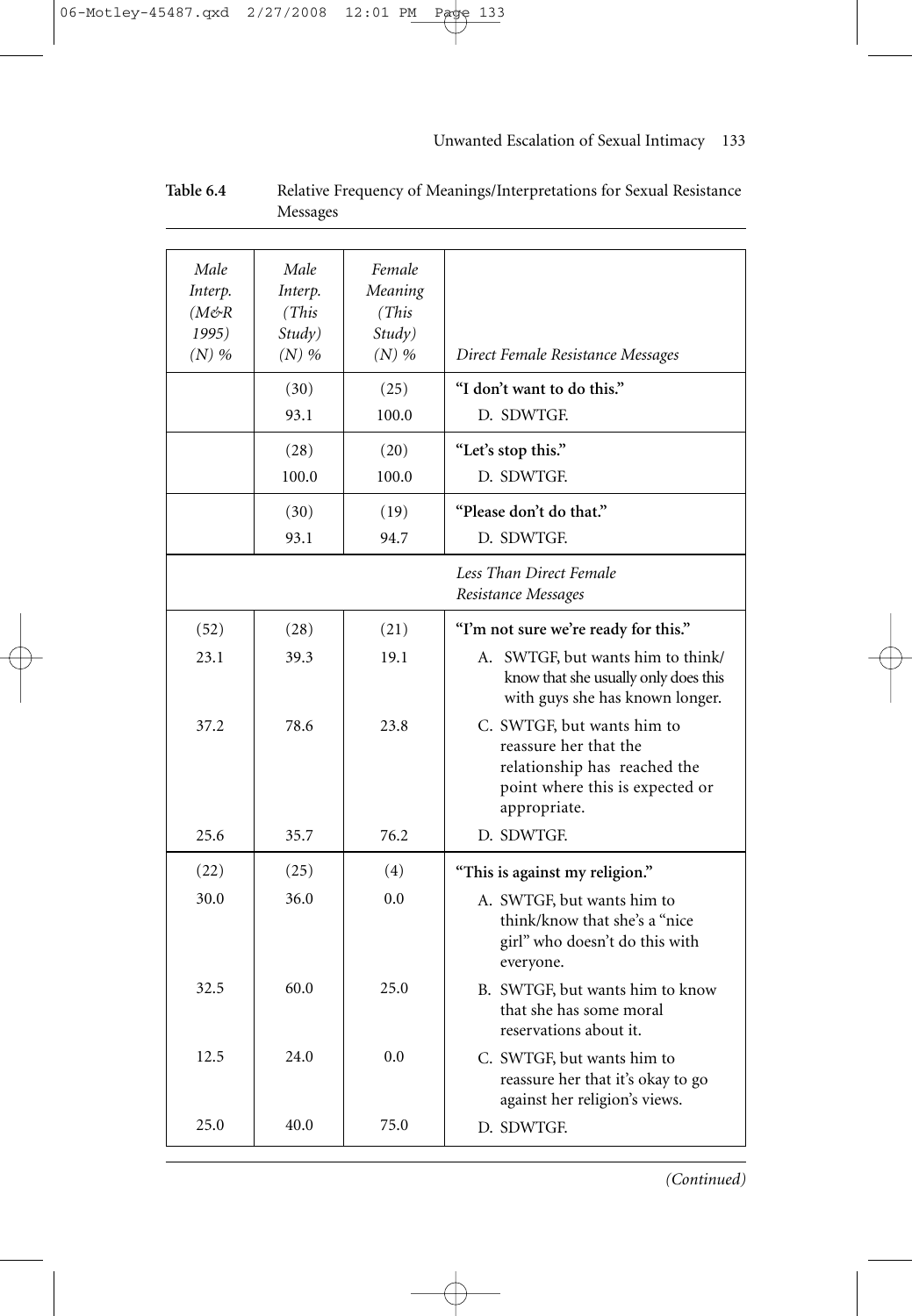### **Table 6.4** (Continued)

| Male                   | Male    | Female  |                                                                                                        |
|------------------------|---------|---------|--------------------------------------------------------------------------------------------------------|
| Interp.                | Interp. | Meaning |                                                                                                        |
| $(M \n\mathfrak{S} R)$ | (This)  | (This)  |                                                                                                        |
| 1995)                  | Study)  | Study)  | Less Than Direct Female                                                                                |
| $(N)$ %                | $(N)$ % | $(N)$ % | Resistance Messages                                                                                    |
|                        |         |         |                                                                                                        |
| (39)                   | (27)    | (11)    | "I don't think I know you well enough<br>for this."                                                    |
| 37.9                   | 29.6    | 0.0     | A. SWTGF, but wants him to think<br>that she usually only does this<br>with guys she has known longer. |
| 27.7                   | 37.0    | 0.0     | B. SWTGF, but wants him to<br>reassure her that it's okay despite<br>not knowing each other very long. |
| 25.8                   | 63.0    | 90.9    | D. SDWTGE                                                                                              |
| (47)                   | (29)    | (6)     | "I'm confused about this."                                                                             |
| NA                     | 17.2    | 0.0     | A. SWTGF, but she's surprised that<br>the two of them are making out<br>like this.                     |
| 31.1                   | 51.7    | 66.7    | B. SWTGF, but is confused about<br>what it implies for the relationship.                               |
| 36.5                   | 51.7    | 50.0    | C. SWTGF, but wants him to reassure<br>her that it isn't purely physical.                              |
| 18.9                   | 17.2    | 66.7    | D. SDWTGF.                                                                                             |
| (44)                   | (29)    | (18)    | "We can do other things, but not that."                                                                |
| 12.7                   | 20.7    | 16.7    | A. SWTGF, but wants him to know<br>that she doesn't let everyone else<br>do "that."                    |
| 7.3                    | 10.3    | 0.0     | B. SWTGF, but wants to wait until<br>she's more turned on before<br>doing "that."                      |
| 49.1                   | 37.9    | 27.8    | C. SWTGF, but in other ways.                                                                           |
| 30.9                   | 41.4    | 61.1    | D. SDWTGF.                                                                                             |
| (30)                   | (27)    | (6)     | "I'm saving myself for marriage."                                                                      |
| NA                     | 33.3    | 0.0     | B. SWTGF, but expects a                                                                                |
|                        |         |         | commitment now.                                                                                        |
| 44.2                   | 77.8    | 66.7    | D. SDWTGF.                                                                                             |
| (44)                   | (28)    | (11)    | "Are you sure you want to do this?"                                                                    |
| 38.9                   | 60.7    | 45.5    | A. SWTGF, but only if he really<br>wants to.                                                           |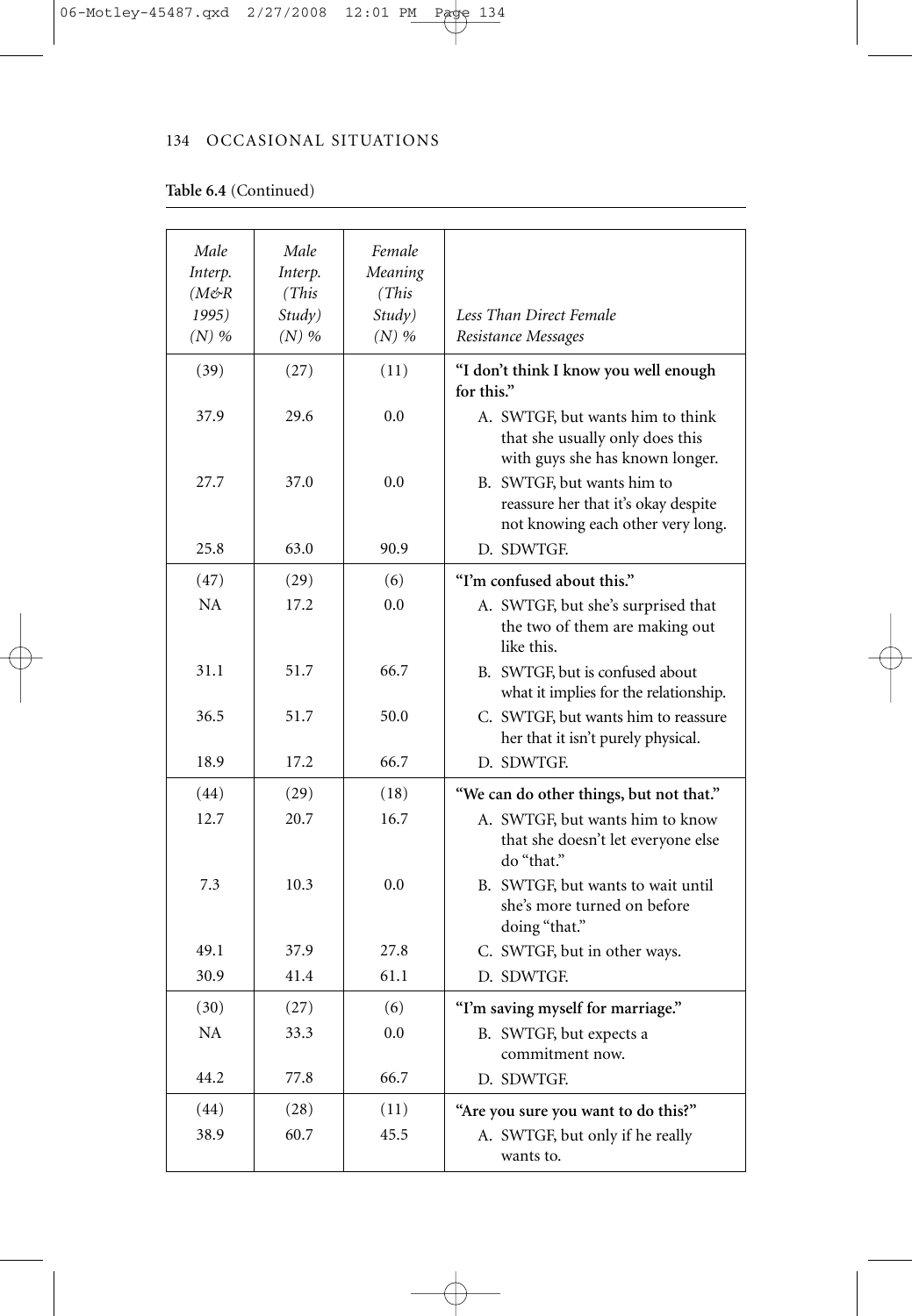| Male<br>Interp.                            | Male<br>Interp.            | Female<br>Meaning           |                                                                                                                                                        |
|--------------------------------------------|----------------------------|-----------------------------|--------------------------------------------------------------------------------------------------------------------------------------------------------|
| $(M \n\mathfrak{S} R)$<br>1995)<br>$(N)$ % | (This<br>Study)<br>$(N)$ % | (This)<br>Study)<br>$(N)$ % | Less Than Direct Female<br>Resistance Messages                                                                                                         |
| 37.5                                       | 53.6                       | 9.1                         | B. SWTGF, but wants him to tell<br>her how much he wants to.                                                                                           |
| NA                                         | 57.1                       | 27.3                        | C. SWTGF, but wants to be able to<br>say it was because he wanted to.                                                                                  |
| 5.6                                        | 17.9                       | 27.3                        | D. SDWTGF.                                                                                                                                             |
| (45)                                       | (27)                       | (8)                         | "I can't do this unless you're committed<br>to me."                                                                                                    |
| 29.6                                       | 40.7                       | 12.5                        | A. SWTGF, but wants him to know<br>that she considers them to be<br>committed to each other.                                                           |
| 33.8                                       | 44.4                       | 12.5                        | B. SWTGF, but wants to let him<br>know that she will interpret it as<br>a commitment.                                                                  |
| 33.8                                       | 74.1                       | 5.0                         | C. SWTGF, but wants him to assure<br>her that he's committed to her.                                                                                   |
| 2.8                                        | 11.1                       | 37.5                        | D. SDWTGF.                                                                                                                                             |
|                                            |                            |                             | Indirect Female Resistance Messages                                                                                                                    |
| (47)                                       | (30)                       | (8)                         | "I'm seeing someone else."                                                                                                                             |
| 29.6                                       | 30.0                       | 12.5                        | A. SWTGF, but wants him to know<br>that it doesn't mean that she's<br>committed.                                                                       |
| 35.2                                       | 33.3                       | 0.0                         | B. SWTGF, but wants him to be<br>discreet, so that the other guy<br>doesn't find out.                                                                  |
| 11.4                                       | 33.3                       | 25.0                        | C. SWTGF, but wants him to realize,<br>in case they end up "going<br>together," that she may do this<br>with someone else while she's<br>"seeing" him. |
| 23.9                                       | 43.3                       | 75.0                        | D. SDWTGE                                                                                                                                              |
| (49)                                       | (30)                       | (24)                        | "It's getting late."                                                                                                                                   |
| 14.7                                       | 23.3                       | 0.0                         | A. SWTGF, but wants to skip past<br>the "preliminaries" and get to the<br>"heavy stuff" because they're<br>running out of time.                        |

€

### Unwanted Escalation of Sexual Intimacy—135

*(Continued)*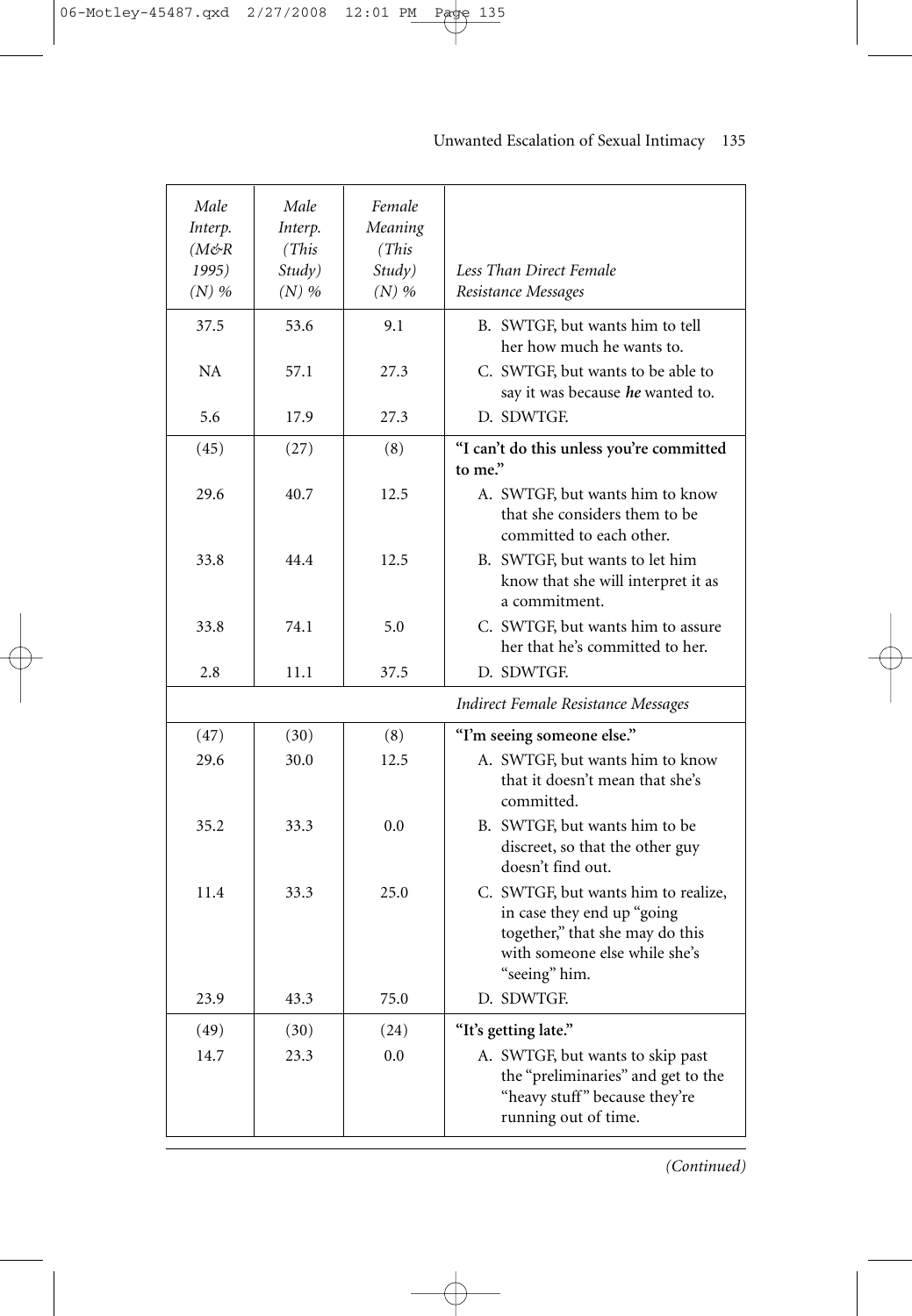### **Table 6.4** (Continued)

| Male    | Male    | Female  |                                                                                                           |
|---------|---------|---------|-----------------------------------------------------------------------------------------------------------|
| Interp. | Interp. | Meaning |                                                                                                           |
| (M&R    | (This)  | (This   |                                                                                                           |
| 1995)   | Study)  | Study)  |                                                                                                           |
| $(N)$ % | $(N)$ % | $(N)$ % | Indirect Female Resistance Messages                                                                       |
| 26.7    | 23.3    | 8.3     | C. SWTGF, but only if he doesn't mind<br>how late it'll be if they continue.                              |
| 40.0    | 73.3    | 100.0   | D. SDWTGE                                                                                                 |
| (54)    | (31)    | (24)    | "I'm having my period."                                                                                   |
| 30.9    | 35.5    | 12.5    | A. SWTGF, but wants to give a<br>"heads up" on how to proceed.                                            |
| NA      | 12.9    | 4.2     | B. SWTGF, and wants him to know<br>that it's a relatively "safe" time<br>with respect to pregnancy risks. |
| 20.0    | 38.7    | 33.3    | C. SWTGF, but wants to adapt the<br>intimacy behaviors accordingly.                                       |
| 25.5    | 61.3    | 54.2    | D. SDWTGE                                                                                                 |
| (50)    | (28)    | (12)    | "Let's be friends."                                                                                       |
| NA      | 21.4    | 0.0     | A. SWTGF, and wants to see if a<br>"friends with benefits"<br>arrangement is okay with him.               |
| 21.7    | 17.9    | 8.3     | B. SWTGF, but wants him to know<br>that he's making no emotional<br>commitment.                           |
| 18.8    | 17.9    | 8.3     | C. SWTGF, but wants him to assure her<br>that it's okay for friends to do this.                           |
| 46.4    | 71.4    | 91.7    | D. SDWTGE                                                                                                 |
| (48)    | (25)    | (12)    | "I don't have protection."                                                                                |
| NA      | 36.0    | 16.7    | A. SWTGF, but not as far as<br>intercourse.                                                               |
| 47.5    | 44.0    | 50.0    | B. SWTGF, but only if he has<br>protection.                                                               |
| 26.3    | 36.0    | 0.0     | C. SWTGF, but wants him to know<br>that there'll be risks if they go all<br>the way.                      |
| 16.3    | 32.0    | 50.0    | D. SDWTGE                                                                                                 |

NOTE: (Messages are presented by approximate directness categories. The actual questionnaire order was random.) M&R 1995 = Motley and Reeder (1995). SDWTGF = "She doesn't want to go further"; SWTGF = "She wants to go further." These abbreviations were **not** used on the questionnaires.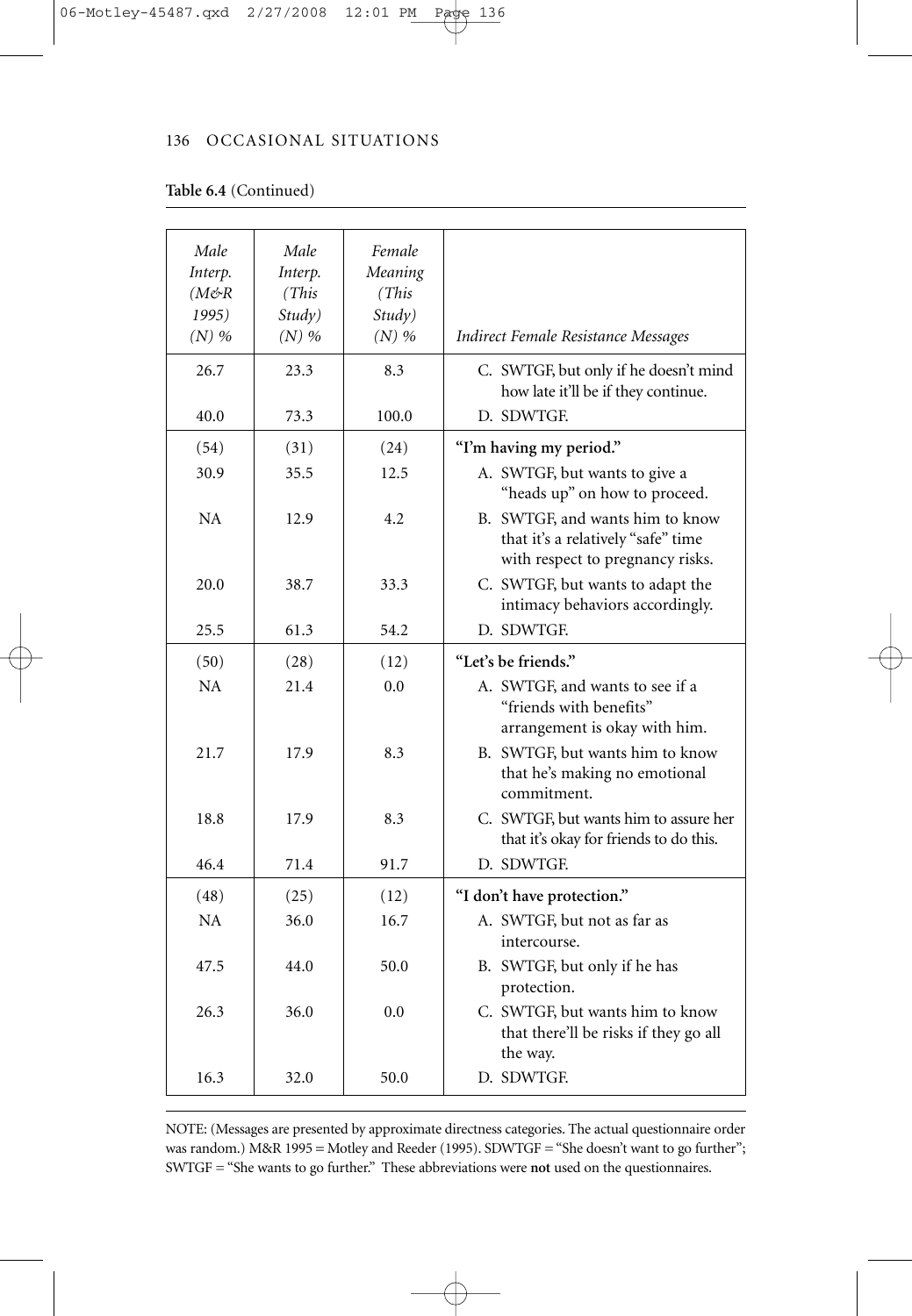While these data do not allow probability tests, several observations are noteworthy. First, it is clear that males' interpretation of resistance messages is reasonably accurate for *direct* resistance messages. Second, it is clear that for most *indirect* resistance messages, men interpret "stop" far less frequently than women mean "stop." Third, while Motley and Reeder (1995) implied that all 13 of these indirect messages almost always mean "stop," Table 6.4 suggests that a few have fairly common meanings other than "stop." Indeed, one or two of them (e.g., "Are you sure you want to do this?") perhaps should not be labeled as a resistance message. This does not take away, however, from the primary observation that when women *do* mean "stop" via indirect messages, men are likely to interpret otherwise. Fourth, even for resistance messages that usually do mean "stop," there are rare instances where some women may mean something other than "stop." And fifth, the male interpretations in the present study, while still remarkably inaccurate, generally are not as inaccurate as those in the Motley and Reeder (1995) study. Implications of some of these observations will be discussed below.

### *Discussion*

/27/2008

Part II was instigated by the lay question of how males come up with some of their ostensibly far-fetched interpretations of messages that women intend as clear requests to halt their physical intimacy. In particular, we have examined the possibility that these male interpretations are derived by searching for a pragmatic meaning, guided in large part by imagining their own pragmatic meaning for the same message under similar circumstances. This explanation is supported by the similarity between the range of interpretations men give to women's resistance messages and the range of interpretations they would have as senders of the same messages. (In the case of female resistance messages, this explanation, of course, neither changes nor justifies the fact that, regardless of the source of the interpretations, they are usually wrong interpretations.)

### **General Discussion**

Inferring the complexities of reality from mere questionnaire responses is often suspect. Certainly, the questionnaires of the present study have omitted direct examination of certain factors that may be assumed to affect real-life responses to sexual resistance messages. It is obvious, for example, that real-life resistance messages are accompanied by nonverbal vocal and nonvocal cues that can sometimes help to disambiguate the pragmatic intention. Similarly, such factors as the couple's past intimacy levels (with others and with each other), the point to which the intimacy has advanced when resistance is attempted, and so forth can affect her intended meaning and his interpretation of the messages we have examined here. While this study did not examine these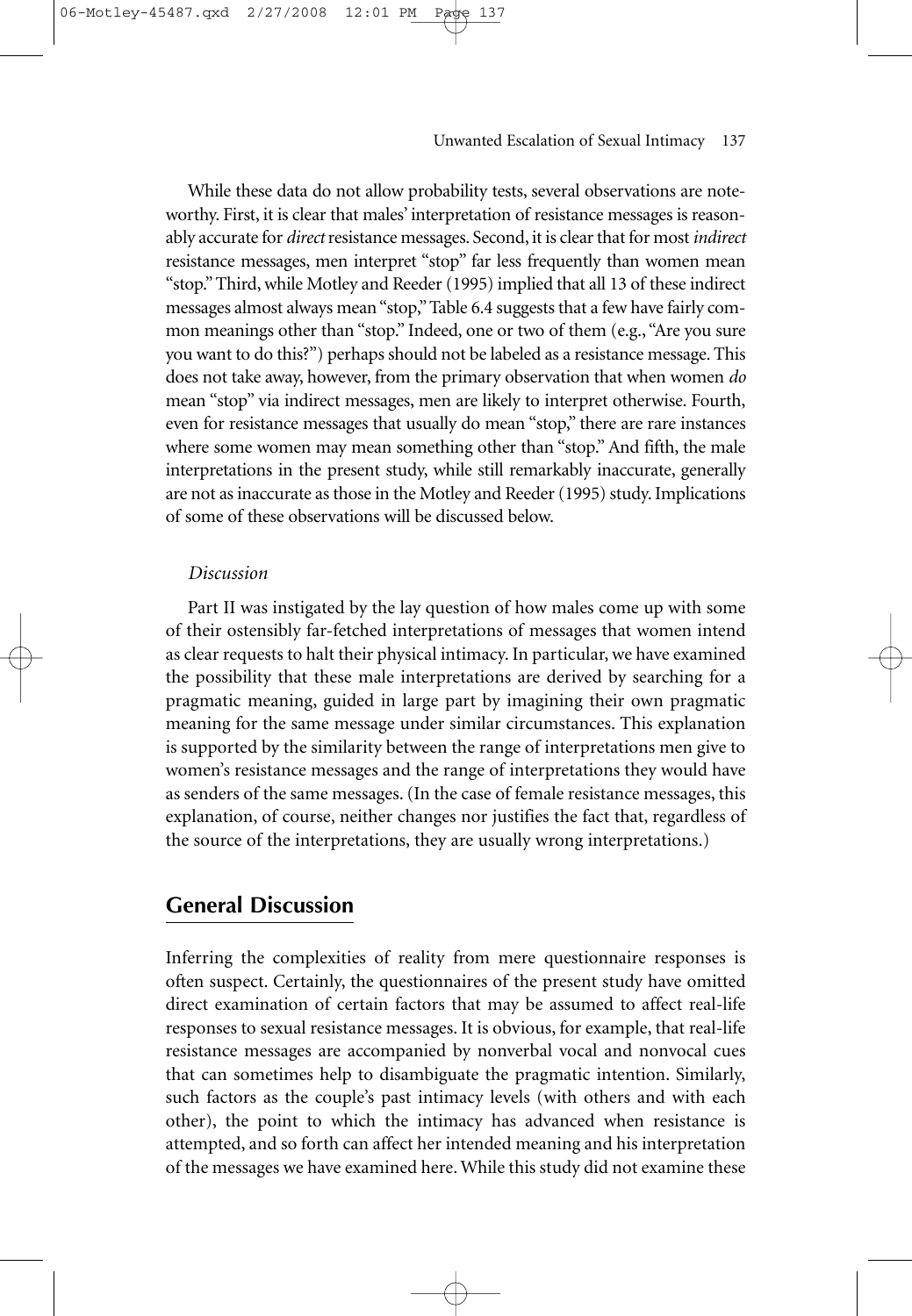factors explicitly, it did attempt to account for them implicitly. By asking female participants what they *usually* have meant by the messages, and asking males how they *usually* have responded, the groups presumably were describing similar composites of real-life phenomena that included a natural range of nonverbal behaviors, intimacy thresholds, levels of past intimacy, and so forth. The study's design assumes that these variables balance out, both across the groups' experiences and across a normal range of resistance episodes.

It is worth noting that the male misinterpretations in the present study were not as dramatically misguided as in the Motley and Reeder (1995) study. Examples of the differences can be seen in Table 6.4. Three explanations come to mind. One is the possibility that some of the participants in this study had heard about the earlier study, along with hearing the "correct" interpretations (i.e., "stop") for indirect resistance messages. Even though the study excluded former students of courses known to have discussed the earlier study, it is possible that some participants had indeed heard about the earlier research from friends taking those courses. This possibility becomes more reasonable when noticing that the most dramatic shifts toward correct "stop" interpretations in the present study (compared with the 1995 study) happened on the very items that constitute the most common classroom examples at the participants' institution (namely, "It's getting late" and "I'm seeing someone else"). A second possibility for the shift toward fewer misinterpretations is that the 1995 study used male participants from two different institutions, half being from a reputed "party school" university and the other half being from the same relatively straitlaced institution as in the present study. It is possible that interpretations actually have not changed so much at the latter institution since 1995 and that the difference between the two studies is because of considerably more misunderstanding at the other institution. A third possibility is that times are changing such that men are much more sensitive to the meanings of women's sexual resistance messages today than in 1995. Assuming that the first two explanations probably have some validity (even if in combination with the third), the point is that the participants' responses in the present study may not be as representative as we would wish and may reflect less misinterpretation of resistance messages than actually exists.

### THEORETICAL IMPLICATIONS

This study sheds light on two questions that social scientists have asked for decades. One of these is the question of why, in heterosexual intimacy situations, do men so frequently attempt to escalate physical intimacy after the partner has indicated her unwillingness to do so? The present study does not rule out the traditional biological, sociological, and evolutionary-psychology explanations for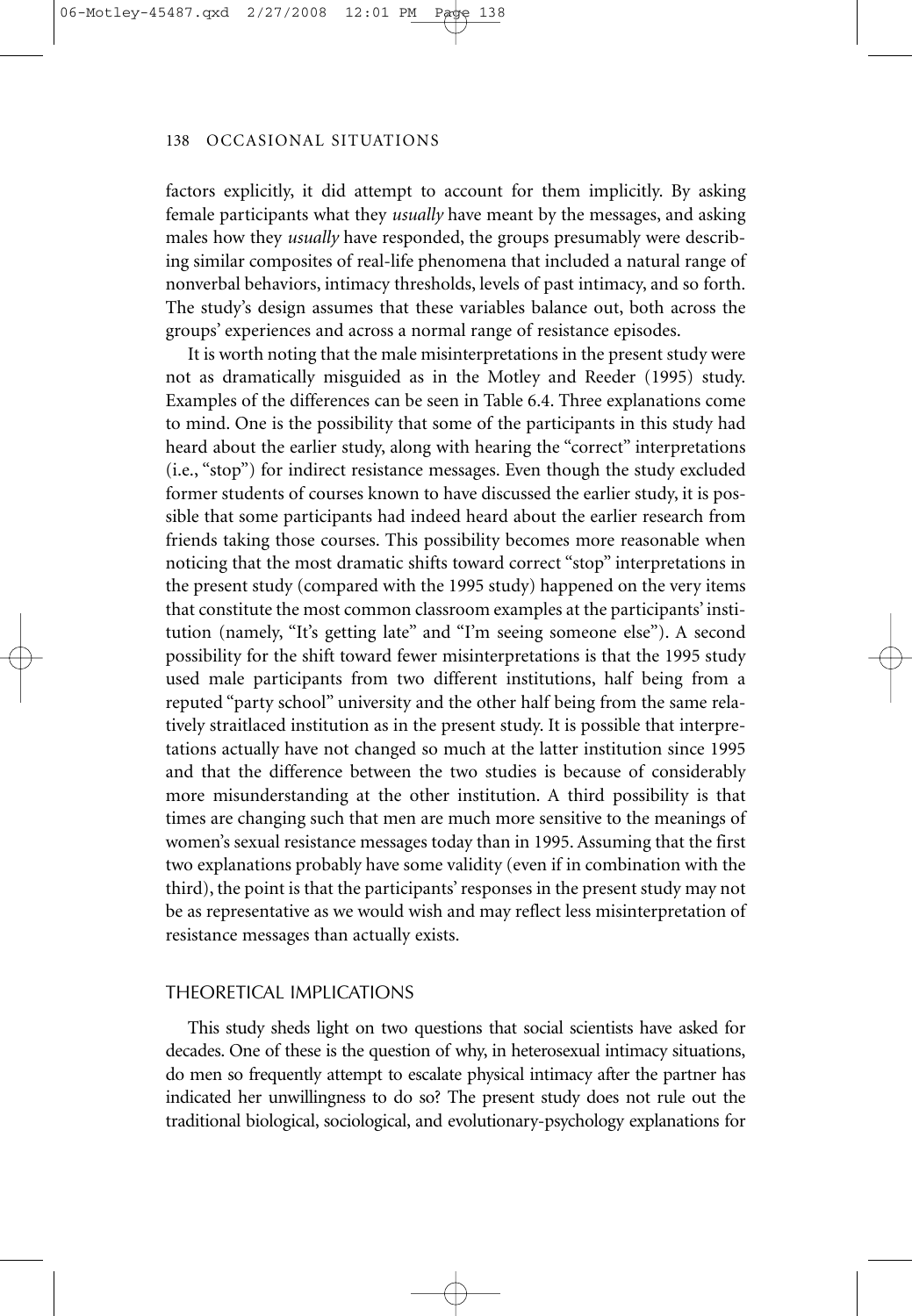this form of "male sexual aggression" (e.g., Kanin, 1957). But this study emphatically supports the alternative "miscommunication explanation." Strong evidence has been provided for a model whereby women sometimes try to communicate their resistance to continued or escalated intimacy via messages that are very likely to be misinterpreted by their male partner to mean something other than resistance (and, indeed, in some cases are even likely to be interpreted as a request for escalated intimacy). As discussed at some length by Motley and Reeder (1995), it is possible that miscommunication interacts with biological and sociological factors, but a key difference is that the miscommunication explanation suggests a course of action whereby episodes of unwanted escalation efforts might be reduced.

2/27/2008

The second theoretical question illuminated by this study is that of how people solve for the pragmatic meaning of novel indirect messages. The specific variant in this study asked, in effect, How is it that he can think, for example, that during intimacy, "I'm seeing someone else" means "It's okay to escalate the intimacy if no one finds out," when in fact women virtually never mean this and almost always mean "stop"? The potential answer examined here is that perhaps the cognitive process of deciphering a novel indirect message is based largely on one's own likely meaning under similar circumstances, and "It's okay if no one finds out" is what he would have meant (or because "stop" is the last thing he would have meant). The study supports this explanation of deriving meaning for novel indirect messages, at least in the case of male misinterpretations of female indirect sexual resistance messages. The data summarized in Table 6.3 suggest both that males almost never mean "stop" when *they* say any of the indirect messages during physical intimacy and that the very large range of other-than-stop interpretations they attribute to women's indirect resistance messages duplicates the meanings they have had, or would have had, as senders of the same messages. (There may be a wishful thinking component as well, where, in addition to thinking in terms of his own meaning, his interpretation is further biased by hoping she means what he would mean.)

It seems intuitively likely that this approach to solving for the meaning of novel indirect messages goes beyond the specific context we have been concerned with here. For example, if two people are talking by cell phone and one says, "I don't think my battery has much charge left," the likelihood that the other will interpret this to mean (correctly or incorrectly) "So let's say goodbye and hang up now" (vs. "So let's keep talking, but don't be surprised if we're disconnected," etc.) may be higher if that is what he or she would have meant by the same statement, and perhaps even more so if he or she wanted to terminate the conversation anyway. This "introspection" account of how people attribute meaning to novel indirect messages generally may be worth pursuing via future research.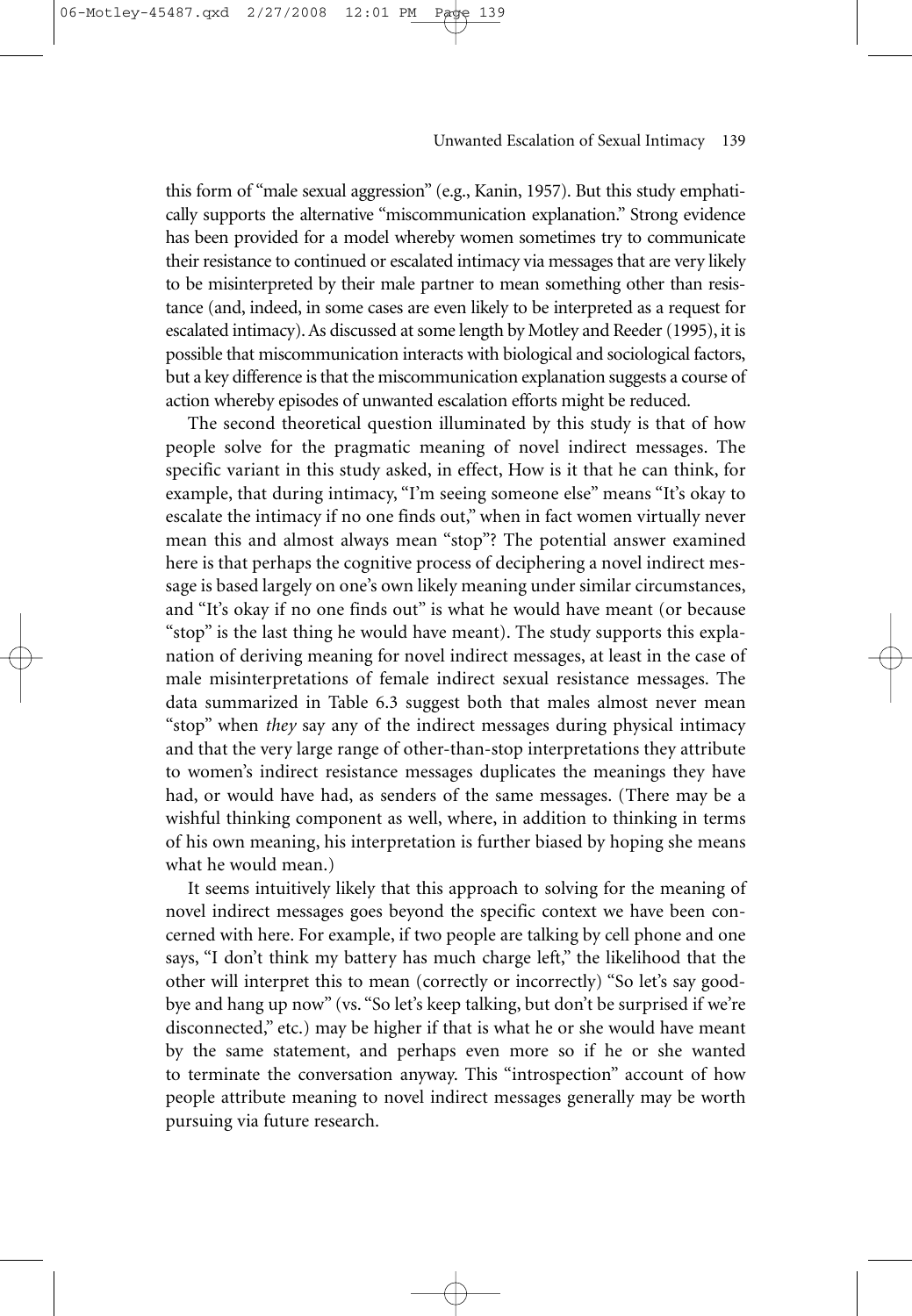### PRACTICAL APPLICATIONS

This study has addressed a phenomenon that most young women experience and most find to be unpleasant, namely, the situation in which a man and woman are engaged in physical intimacy, she indicates to him that she wants to stop or go no further, yet he attempts to escalate the intimacy anyway. Both common lore and earlier scientific explanations have assumed that this happens with his complete awareness that he is violating her wishes. No doubt, that is sometimes the case, and unfortunately there may be little that can be done to reduce those violations. But this study suggests that these transgressions also often occur *without* his awareness. And if we assume that many, if not most, males will respect the line they believe to be their partner's threshold, especially if that threshold has been expressed, then this study does suggest ways to reduce these transgressions. Moreover, the suggestions are fairly simple and straightforward.

The primary suggestion to men is to become aware of the many ways that women can say "stop" without saying "stop." Not only should men become acquainted with the messages of Table 6.1 as ways that women indicate resistance but perhaps should give the benefit of the doubt to other ostensibly irrelevant or ambiguous statements that have not been identified here. When he asks himself during intimacy "Why did she say that?" he should not assume the answer that he derives by wondering what he would have meant himself. It might be helpful to adopt a sort of "when in doubt, ask" rule. Male responses such as "So it's getting late; does that mean you want to stay over, or does it mean I should take you home soon?" should be helpful. If in fact she does *not* want to stop, she presumably will let him know.

The first suggestion to women is to realize that direct resistance messages are likely to be interpreted correctly, but *indirect resistance messages are not.* It may be worthwhile for women to examine Table 6.4 in light of the specific messages with which they would be likely to attempt resistance and to notice the likely male misinterpretations of those messages (keeping in mind the possibility that typical misinterpretation frequencies may be closer to those of the 1995 data than to the present study).

Second, those who find it incredible that men would assign the interpretations of Table 6.4 should remember the strong possibility that their male partner is deciphering resistance messages according to the meaning he derives when imagining himself saying the same thing, and in most cases that probably is not "stop."

So far, the advice to women is to avoid indirect resistance messages and use direct resistance messages instead, because these are so much more likely to be interpreted as resistance. But there may be some who find this advice difficult to follow because of (a) the perception that direct ways of saying "stop" are too blunt, impolite, or forceful and (b) the notion that male partners will therefore be offended or put off by direct messages. The results presented in Table 6.2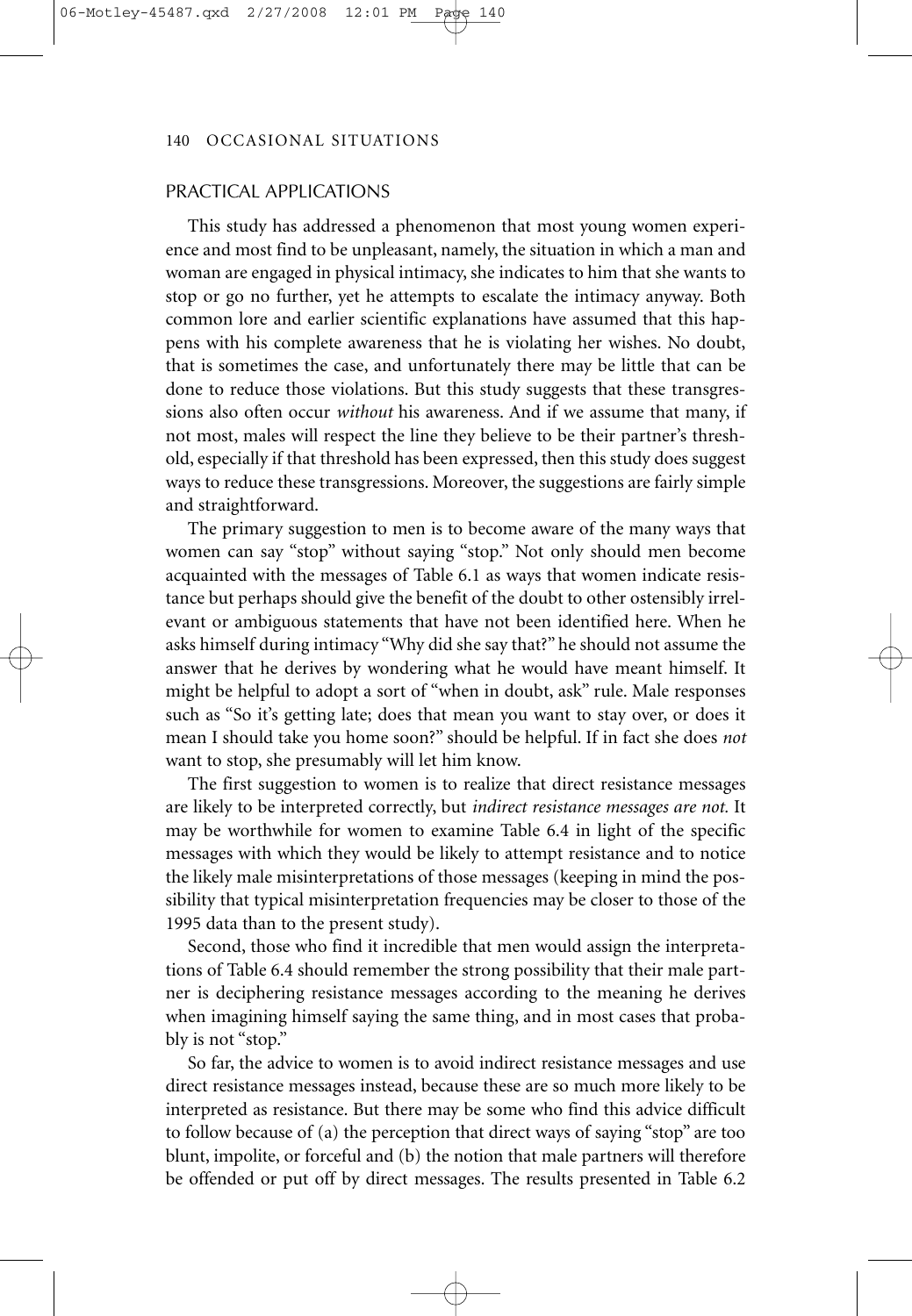suggest that this simply is not the case. Apparently, males accept direct resistance messages easily and without negativity and in some cases even more so than for indirect messages. It appears that there is little to lose and much to gain (i.e., clarity and effectiveness of resistance) for women to indicate their resistance

more directly. Except for perhaps wishing that she wanted to go further, most men are fine with her saying simply, "Let's stop" or "Let's not do this" or "I don't feel comfortable doing this" or "I don't want to do this," and so forth.

Finally, for those who remain skeptical of the assertion that direct resistance messages are not offensive to males and who put a premium on politeness, an untested but intuitively attractive compromise can be suggested: if the assumption is that an indirect resistance message is more acceptable because it lets him down more gently, or some such, then it might be useful to combine the presumed softness of the preferred indirect message along with the disambiguity of a direct message. For example, instead of "You know, it's getting late," try "You know, it's getting late; *we need to stop.*" Presumably, that would avoid the possibility of his interpreting a direct "Let's stop" as being ". . . because I don't like you" or "... because I'm not attracted to you" or whatever reaction is trying to be avoided by not using a direct message, but at the same time would avoid his interpreting the simpler "It's getting late" as meaning ". . . so let's skip to the heavier stuff." The same applies to virtually any indirect message: "I'm confused about this, *so I'd like to stop,*" "I'm in a relationship with someone else, *so I need for us to stop,*""I can't do this unless I'm in a committed relationship, *so I'd like to stop,*" and so forth.

The bottom line on the practical applications of the present study is that it may be possible to reduce the incidence of unwanted attempts to escalate intimacy. Many men need to realize the indirect ways that women try to indicate resistance, many women need to realize that indirect resistance messages are likely to be misinterpreted as something other than resistance, and many women need to realize that most males will not resent a clear expression of resistance.

### **Conclusion**

06-Motley-45487.qxd 2/27/2008

Some sexual aggression episodes are not a matter of misunderstanding, of course. And without an empirical intervention-type study, there is no direct evidence that the elimination of the misunderstandings highlighted by this study would seriously impact the unwanted physical escalation phenomenon. But it seems most reasonable to assume, given the results of this study, that a significant subset of unwanted escalation attempts occur where the male has unknowingly pursued intimacy beyond the threshold his partner has tried to express and that a significant subset of these could be avoided, without consequences to the relationship, if her initial resistance efforts were better understood.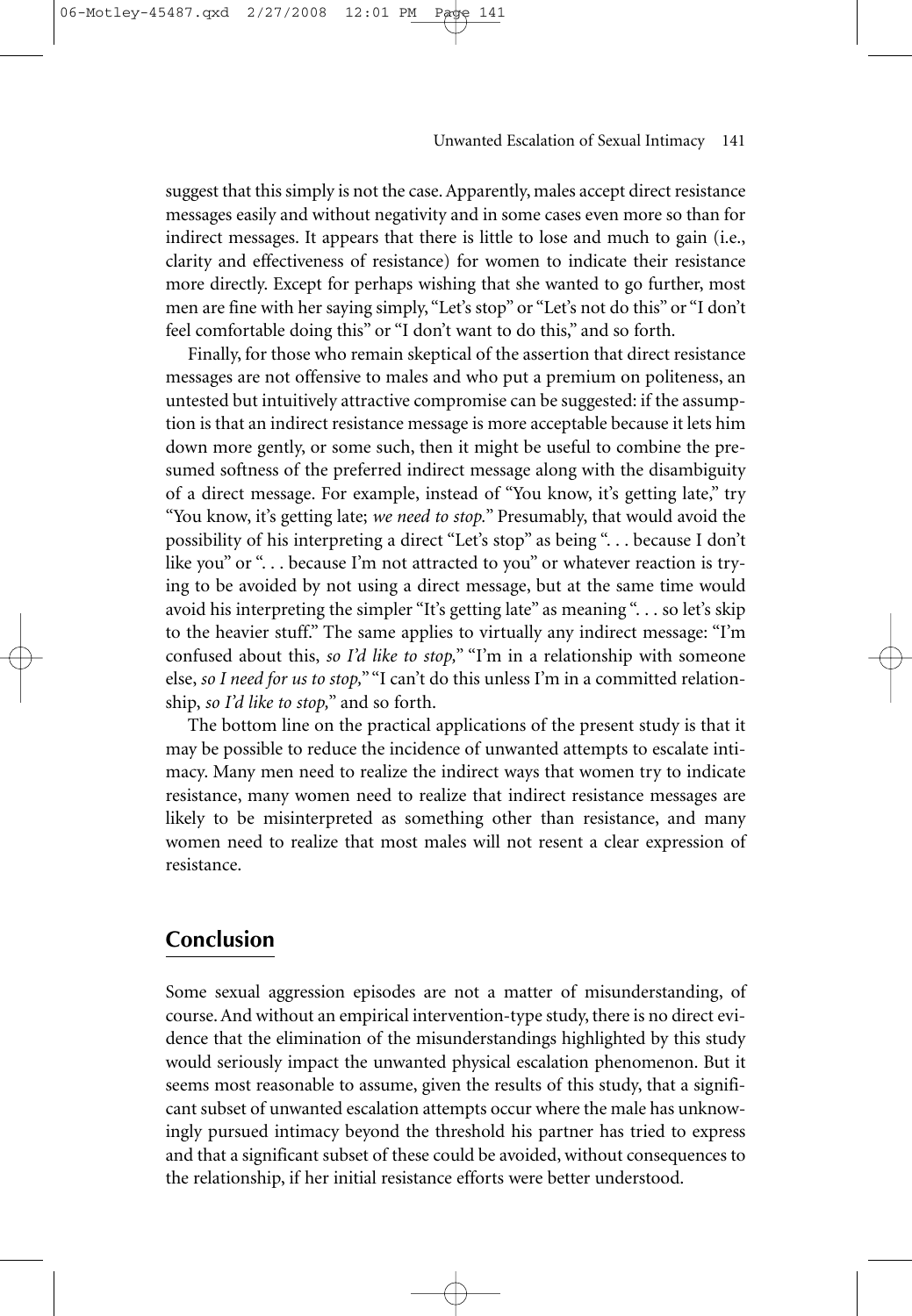### **Notes**

1. It is worth noting that for all seven relational consequences, the most negative male responses were on "I'm seeing someone else." This is probably because this revelation causes the male to feel that he has been led on.

2. Wording was adjusted, of course. "You want him to . . ." on the female version became "You want her to . . ." on this version, for example. The only substantive change necessary to an actual resistance message or interpretation was that the "I'm having my period" resistance message was changed to "Are you still having your period?" for this version of the questionnaire.

3. For simplicity, and to highlight misinterpretations, Table 6.4 omits responses on which fewer than 10% of the males interpreted incorrectly. The data are available upon request.

### **References**

- Barash, D. P., & Lipton, J. E. (1997). *Making sense of sex: How genes and gender influence our relationships.* Washington, DC: Island Press.
- Byers, E. S. (1988). Effects of sexual arousal on men's and women's behavior in sexual disagreement situations. *Journal of Sex Research, 25,* 235–254.
- Cacciari, C., & Tabossi, P. (1988). The comprehension of idioms. *Journal of Memory and Language, 27,* 668–683.
- Davis, K. C., George, W. H., & Norris, J. (2004). Women's responses to unwanted sexual advances: The role of alcohol and inhibition conflict. *Psychology of Women Quarterly, 28,* 333–343.
- Gibbs, R. W. (1999). Interpreting what speakers say and implicate. *Brain and Language, 68,* 466–485.
- Gibbs, R. W. (2002). A new look at literal meaning in understanding what is said and implied. *Journal of Pragmatics, 34,* 457–486.
- Grice, H. (1975). Logic and conversation. In P. Cole & J. Morgan (Eds.), *Syntax and semantics: Vol. 3. Speech acts* (pp. 41–58). New York: Academic Press.
- Grice, H. (1989). *Studies in the way of words.* Cambridge, MA: Harvard University Press.
- Kanin, E. J. (1957). Male aggression in dating-courtship relationships. *American Journal of Sociology, 63,* 197–204.
- Motley, M. T. (1978). *Orientations to language and communication.* Palo Alto, CA: Science Research Associates.
- Motley, M. T. (2008). Verbal coercion to unwanted sexual intimacy: How coercion messages operate. In M. T. Motley (Ed.), *Studies in applied interpersonal communication* (pp. 185–203). Thousand Oaks, CA: Sage.
- Motley, M. T., & Reeder H. M. (1995). Unwanted escalation of sexual intimacy: Male and female perceptions of connotations and relational consequences of resistance messages. *Communication Monographs, 62,* 355–382.
- Muehlenhard, C. L., & McCoy, M. L. (1991). The sexual double standard and women's communication about sex. *Psychology of Women Quarterly, 15,* 447–461.
- Osborn, S., & Motley, M. T. (1999). *Improving communication.* New York: Houghton Mifflin.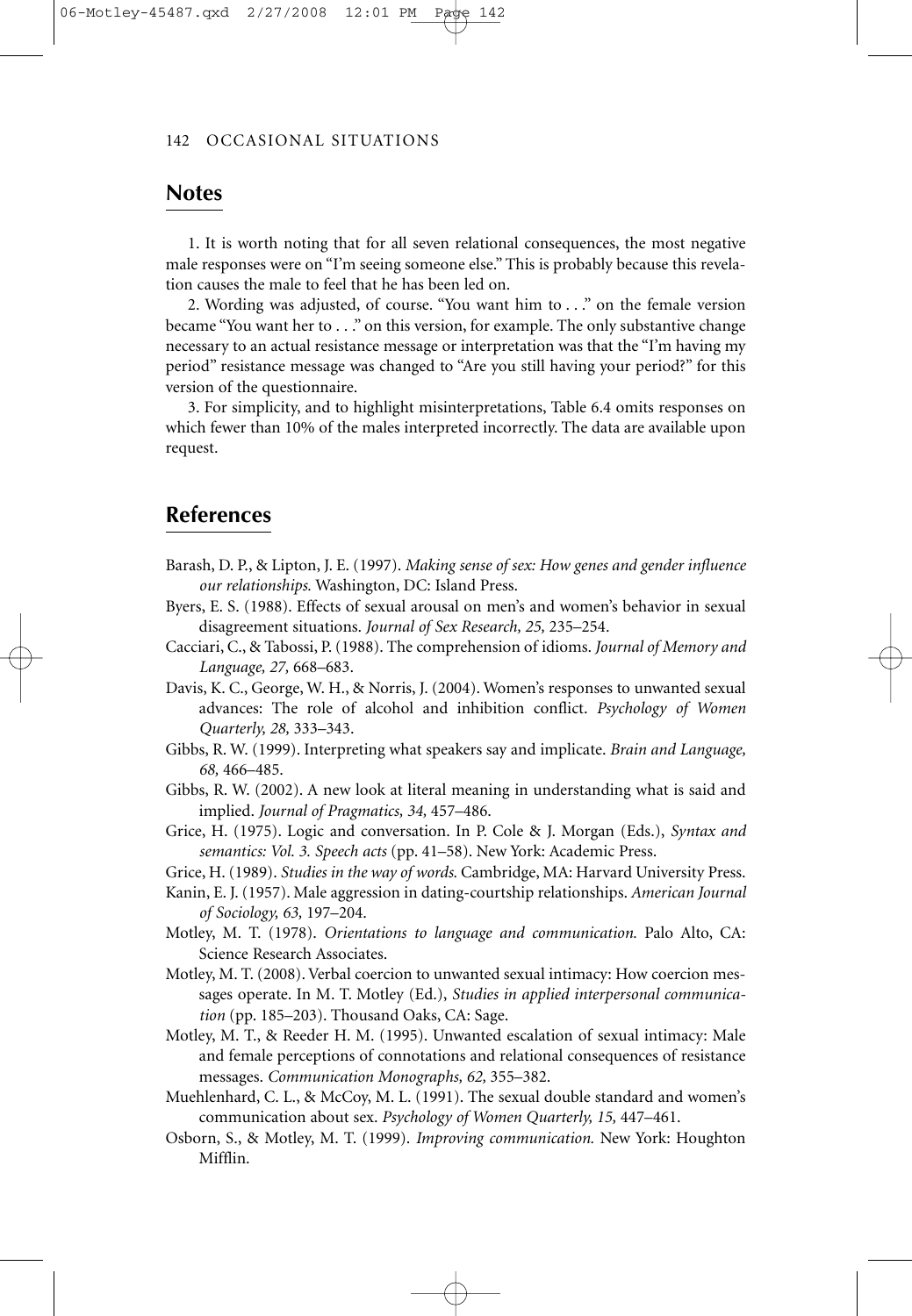- O'Sullivan, L. F., & Byers, E. S. (1992). College students' incorporation of initiator and restrictor roles in sexual dating interactions. *Journal of Sex Roles, 29,* 435–446.
- Shotland, R. L., & Goodstein, L. (1992). Sexual precedence reduces the perceived legitimacy of sexual refusal: An examination of attributions concerning date rape and consensual sex. *Personality and Social Psychology Bulletin, 18,* 756–764.

Tannen, D. (1986). *That's not what I meant.* New York: Ballantine.

Tannen, D. (1990). *You just don't understand: Women and men in conversation.* New York: Ballantine.